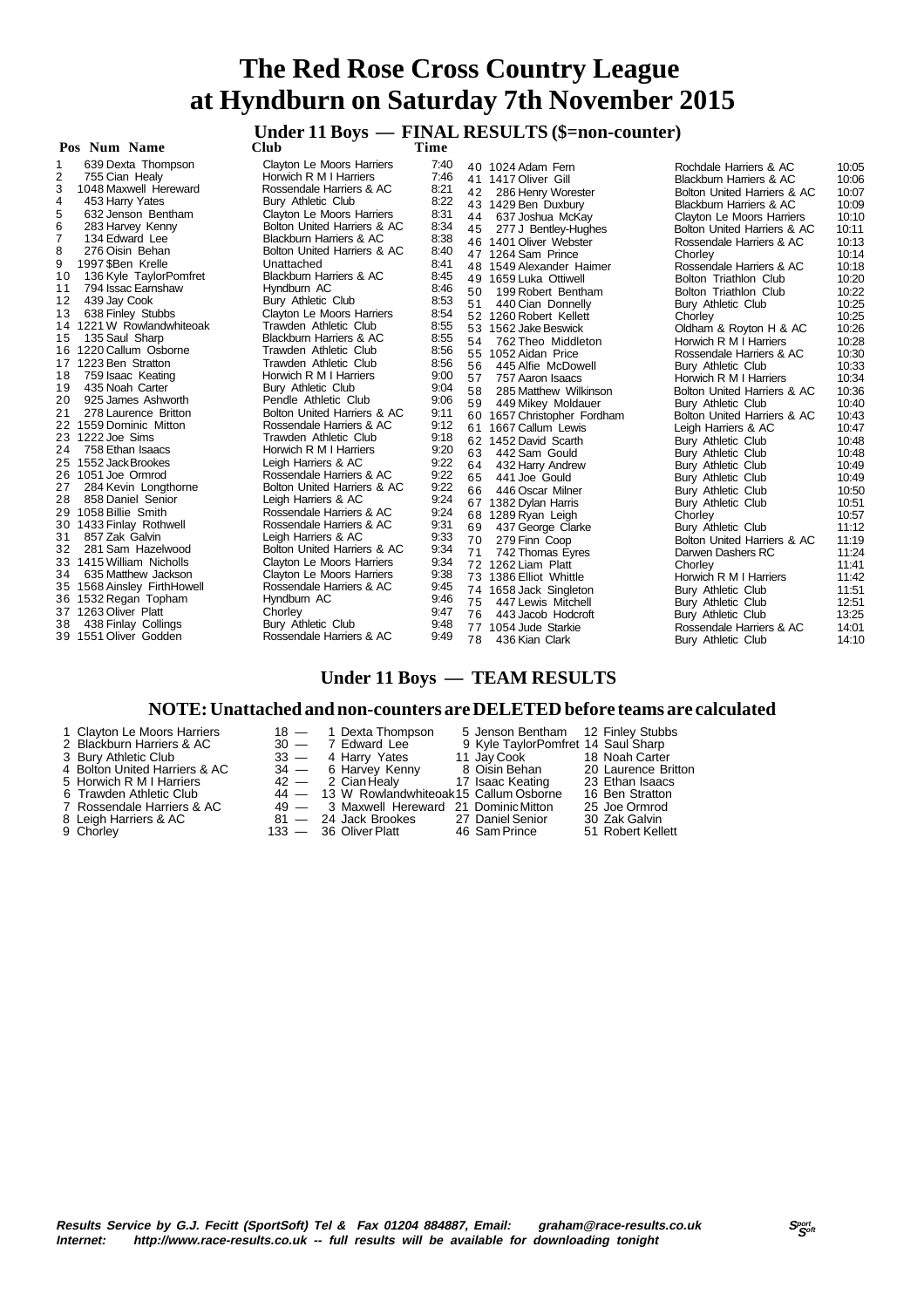# **Under 11 Girl — FINAL RESULTS (\$=non-counter)**

| 10:33<br>49 1389 Esme Drysdale<br>Bury Athletic Club<br>8:24<br>1531 \$Olesia Winder<br>Glaxo Hoad Hill Harriers<br>10:36<br>50 1539 Hollie Quick<br>Chorley<br>8:35<br>290 Isabella Merritt<br>Bolton United Harriers & AC<br>Rochdale Harriers & AC<br>10:39<br>51 1025 Caitlain Furlong<br>8:36<br>1448 Emily Edwards<br>Wigan & District H & AC<br>10:40<br>52 1563 Matilda Crawshaw<br>Hyndburn AC<br>8:39<br>640 Ella Dorrington<br>Clayton Le Moors Harriers<br>53 1399 Daisie Young<br>10:40<br>Rossendale Harriers & AC<br>8:43<br>143 Leah Hoole<br>Blackburn Harriers & AC<br>10:41<br>54<br>459 (No. 459)<br>Bury Athletic Club<br>Trawden Athletic Club<br>8:44<br>1224 Amelia Dugdale<br>10:42<br>55<br>641 Imogen Ferguson<br>Clayton Le Moors Harriers<br>8:44<br>862 Melissa Ince<br>Leigh Harriers & AC<br>10:48<br>56 1363 Chloe Abbott<br>Leigh Harriers & AC<br>1410 Maisie Burns<br>8:56<br>Wigan & District H & AC<br>57<br>10:48<br>388 Amelia Southam<br>Burnley AC<br>9:03<br>141 Hollie Cubbon<br>Blackburn Harriers & AC<br>58<br>472 Esther McGrath<br>Bury Athletic Club<br>10:53<br>9:05<br>Wigan & District H & AC<br>10:55<br>59 1266 Erin Boardman<br>Chorley<br>9:08<br>291 Lily Philbin<br>Bolton United Harriers & AC<br>10:55<br>60 1536 Heidi Sagar<br>Hyndburn AC<br>9:13<br>Bury Athletic Club<br>10:57<br>61<br>464 Erin Garroch<br>Bury Athletic Club<br>9:18<br>Chorley<br>62 1538 Rebecca Quick<br>Chorley<br>11:00<br>9:23<br>Rochdale Harriers & AC<br>63<br>467 Enya Hartley<br>Bury Athletic Club<br>11:01<br>9:24<br>15 1228 Abigail Stratton<br>Trawden Athletic Club<br>64 1569 Erica Corns<br>Burnley AC<br>11:03<br>9:24<br>Leigh Harriers & AC<br>Bolton United Harriers & AC<br>11:05<br>65 287 Sofia Aftab<br>9:26<br>17 864 Elizabeth Sharrock<br>Leigh Harriers & AC<br>66 1381 Chloe Molyneux<br>Chorley<br>11:05<br>9:26<br>Hyndburn AC<br>11:09<br>67<br>469 Alice Lawson<br>Bury Athletic Club<br>9:30<br>Glaxo Hoad Hill Harriers<br>11:09<br>68 463 Holly Crow<br>Bury Athletic Club<br>9:30<br>20 1274 Ellie Leigh<br>Chorley<br>69 1675 Cara Schofield<br>11:16<br>Leigh Harriers & AC<br>9:34<br>468 Abigail Howard<br>Bury Athletic Club<br>466 Leah Hancock<br>Bury Athletic Club<br>11:17<br>70<br>646 Helana White<br>9:38<br>Clayton Le Moors Harriers<br>11:19<br>71<br>476 Lola Potts<br>Bury Athletic Club<br>9:39<br>Southport Waterloo Ac<br>72<br>295 Idowu Taiwo<br>Bolton United Harriers & AC<br>11:24<br>9:39<br>24 1268 Blythe Cordwell<br>Chorley<br>11:25<br>73 1571 Georgina Bleeks<br><b>Blackburn Harriers &amp; AC</b><br>9:40<br>25 1275 Megan Leigh<br>Chorley<br>11:27<br>74<br>798 Grace Crabtree<br>Hyndburn AC<br>26 1398 Katie Rayner<br>Bury Athletic Club<br>9:44<br>11:27<br>75<br>645 Kady Thompson<br>Clayton Le Moors Harriers<br>9:45<br>27 1344 Lydia Johnson<br>Horwich R M I Harriers<br>11:30<br>76<br>142 Isabelle Hartley<br><b>Blackburn Harriers &amp; AC</b><br>28 296 Grace Tonge<br>9:45<br>Bolton United Harriers & AC<br>77 1543 Nell Barton<br>11:31<br>Burnley AC<br>9:47<br>Rossendale Harriers & AC<br>11:56<br>78<br>470 Isabelle Lawson<br>Bury Athletic Club<br>9:51<br>480 Amelia Yates<br>Bury Athletic Club<br>79<br>644 Rachel Stevenson<br>12:01<br>9:54<br>Clayton Le Moors Harriers<br>865 Megan Short<br>Leigh Harriers & AC<br>80<br>12:07<br>9:55<br>475 Constance Potts<br>Bury Athletic Club<br>Trawden Athletic Club<br>81 1649 Lauren Entwistle<br>Bury Athletic Club<br>12:08<br>9:57<br>33 1276 Milly Leigh<br>Chorley<br>82<br>386 Eleanor Edwards<br>Burnley AC<br>12:09<br>9:59<br>34 1411 Gabrielle Hodson<br>Wigan & District H & AC<br>83<br>473 Nicole Palmer<br>Bury Athletic Club<br>12:12<br>10:00<br>35 1407 Isabelle Cunningham<br>Rossendale Harriers & AC<br>84<br>861 Emily Harper<br>Leigh Harriers & AC<br>12:14<br>Rochdale Harriers & AC<br>10:00<br>12:20<br>85 1547 Louise Hallewell<br>Chorley<br>37 1227 Paige Singleton<br>Trawden Athletic Club<br>10:03<br>86 1439 Skye Nicholson<br>Horwich R M I Harriers<br>12:24<br>Wigan & District H & AC<br>10:07<br>477 Ruby Swinney<br>12:28<br>87<br>Bury Athletic Club<br>39 294 Hannah Swales<br>10:08<br>Bolton United Harriers & AC<br>88 1377 Millie Townsend<br>12:30<br>Bury Athletic Club<br>10:14<br>Horwich R M I Harriers<br>12:31<br>89 1656 Molly Laight<br>Rossendale Harriers & AC<br>10:16<br>Chorley<br>12:32<br>90 1265 Layla Allton<br>Chorley<br>799 Emily Owen<br>Hyndburn AC<br>10:18<br>12:32<br>Rossendale Harriers & AC<br>91 1555 Jessica Greenhalgh<br>817 Ruth Harbord<br>Hyndburn AC<br>10:25<br>92 1556 Tillie Ferguson<br>13:10<br>10:26<br>Clayton Le Moors Harriers<br>Bolton United Harriers & AC<br>13:12<br>93 456 Isabelle Berry<br>Bury Athletic Club<br>10:28<br>140 Kate Cookson<br>Blackburn Harriers & AC<br>14:15<br>94 1668 Charlotte Hallewell<br>Chorley<br>10:28<br>46 1464 Charlotte Mahoney<br>Rossendale Harriers & AC<br>14:15<br>10:29<br>95<br>642 Millie Maccabe<br>Clayton Le Moors Harriers<br>Bolton United Harriers & AC<br>10:31<br>Chorley | Pos Num Name              | <b>Club</b> | <b>Time</b> |  |  |
|------------------------------------------------------------------------------------------------------------------------------------------------------------------------------------------------------------------------------------------------------------------------------------------------------------------------------------------------------------------------------------------------------------------------------------------------------------------------------------------------------------------------------------------------------------------------------------------------------------------------------------------------------------------------------------------------------------------------------------------------------------------------------------------------------------------------------------------------------------------------------------------------------------------------------------------------------------------------------------------------------------------------------------------------------------------------------------------------------------------------------------------------------------------------------------------------------------------------------------------------------------------------------------------------------------------------------------------------------------------------------------------------------------------------------------------------------------------------------------------------------------------------------------------------------------------------------------------------------------------------------------------------------------------------------------------------------------------------------------------------------------------------------------------------------------------------------------------------------------------------------------------------------------------------------------------------------------------------------------------------------------------------------------------------------------------------------------------------------------------------------------------------------------------------------------------------------------------------------------------------------------------------------------------------------------------------------------------------------------------------------------------------------------------------------------------------------------------------------------------------------------------------------------------------------------------------------------------------------------------------------------------------------------------------------------------------------------------------------------------------------------------------------------------------------------------------------------------------------------------------------------------------------------------------------------------------------------------------------------------------------------------------------------------------------------------------------------------------------------------------------------------------------------------------------------------------------------------------------------------------------------------------------------------------------------------------------------------------------------------------------------------------------------------------------------------------------------------------------------------------------------------------------------------------------------------------------------------------------------------------------------------------------------------------------------------------------------------------------------------------------------------------------------------------------------------------------------------------------------------------------------------------------------------------------------------------------------------------------------------------------------------------------------------------------------------------------------------------------------------------------------------------------------------------------------------------------------------------------------------------------------------------------------------------------------------------------------------------------------------------------------------------------------------------------------------------------------------------------------------------------------------------------------------------------------------------------------------------------------------------------------------------------------------------------------------------------------------------------------------------------------------------------------------------------------------------------------------------------------------------------------------------------------------------------------------------------------------------------------------------------------------------------------------------------------------------------------------------------------------------|---------------------------|-------------|-------------|--|--|
|                                                                                                                                                                                                                                                                                                                                                                                                                                                                                                                                                                                                                                                                                                                                                                                                                                                                                                                                                                                                                                                                                                                                                                                                                                                                                                                                                                                                                                                                                                                                                                                                                                                                                                                                                                                                                                                                                                                                                                                                                                                                                                                                                                                                                                                                                                                                                                                                                                                                                                                                                                                                                                                                                                                                                                                                                                                                                                                                                                                                                                                                                                                                                                                                                                                                                                                                                                                                                                                                                                                                                                                                                                                                                                                                                                                                                                                                                                                                                                                                                                                                                                                                                                                                                                                                                                                                                                                                                                                                                                                                                                                                                                                                                                                                                                                                                                                                                                                                                                                                                                                                                                                        | 1                         |             |             |  |  |
|                                                                                                                                                                                                                                                                                                                                                                                                                                                                                                                                                                                                                                                                                                                                                                                                                                                                                                                                                                                                                                                                                                                                                                                                                                                                                                                                                                                                                                                                                                                                                                                                                                                                                                                                                                                                                                                                                                                                                                                                                                                                                                                                                                                                                                                                                                                                                                                                                                                                                                                                                                                                                                                                                                                                                                                                                                                                                                                                                                                                                                                                                                                                                                                                                                                                                                                                                                                                                                                                                                                                                                                                                                                                                                                                                                                                                                                                                                                                                                                                                                                                                                                                                                                                                                                                                                                                                                                                                                                                                                                                                                                                                                                                                                                                                                                                                                                                                                                                                                                                                                                                                                                        | 2                         |             |             |  |  |
|                                                                                                                                                                                                                                                                                                                                                                                                                                                                                                                                                                                                                                                                                                                                                                                                                                                                                                                                                                                                                                                                                                                                                                                                                                                                                                                                                                                                                                                                                                                                                                                                                                                                                                                                                                                                                                                                                                                                                                                                                                                                                                                                                                                                                                                                                                                                                                                                                                                                                                                                                                                                                                                                                                                                                                                                                                                                                                                                                                                                                                                                                                                                                                                                                                                                                                                                                                                                                                                                                                                                                                                                                                                                                                                                                                                                                                                                                                                                                                                                                                                                                                                                                                                                                                                                                                                                                                                                                                                                                                                                                                                                                                                                                                                                                                                                                                                                                                                                                                                                                                                                                                                        | 3                         |             |             |  |  |
|                                                                                                                                                                                                                                                                                                                                                                                                                                                                                                                                                                                                                                                                                                                                                                                                                                                                                                                                                                                                                                                                                                                                                                                                                                                                                                                                                                                                                                                                                                                                                                                                                                                                                                                                                                                                                                                                                                                                                                                                                                                                                                                                                                                                                                                                                                                                                                                                                                                                                                                                                                                                                                                                                                                                                                                                                                                                                                                                                                                                                                                                                                                                                                                                                                                                                                                                                                                                                                                                                                                                                                                                                                                                                                                                                                                                                                                                                                                                                                                                                                                                                                                                                                                                                                                                                                                                                                                                                                                                                                                                                                                                                                                                                                                                                                                                                                                                                                                                                                                                                                                                                                                        | 4                         |             |             |  |  |
|                                                                                                                                                                                                                                                                                                                                                                                                                                                                                                                                                                                                                                                                                                                                                                                                                                                                                                                                                                                                                                                                                                                                                                                                                                                                                                                                                                                                                                                                                                                                                                                                                                                                                                                                                                                                                                                                                                                                                                                                                                                                                                                                                                                                                                                                                                                                                                                                                                                                                                                                                                                                                                                                                                                                                                                                                                                                                                                                                                                                                                                                                                                                                                                                                                                                                                                                                                                                                                                                                                                                                                                                                                                                                                                                                                                                                                                                                                                                                                                                                                                                                                                                                                                                                                                                                                                                                                                                                                                                                                                                                                                                                                                                                                                                                                                                                                                                                                                                                                                                                                                                                                                        | 5                         |             |             |  |  |
|                                                                                                                                                                                                                                                                                                                                                                                                                                                                                                                                                                                                                                                                                                                                                                                                                                                                                                                                                                                                                                                                                                                                                                                                                                                                                                                                                                                                                                                                                                                                                                                                                                                                                                                                                                                                                                                                                                                                                                                                                                                                                                                                                                                                                                                                                                                                                                                                                                                                                                                                                                                                                                                                                                                                                                                                                                                                                                                                                                                                                                                                                                                                                                                                                                                                                                                                                                                                                                                                                                                                                                                                                                                                                                                                                                                                                                                                                                                                                                                                                                                                                                                                                                                                                                                                                                                                                                                                                                                                                                                                                                                                                                                                                                                                                                                                                                                                                                                                                                                                                                                                                                                        | 6                         |             |             |  |  |
|                                                                                                                                                                                                                                                                                                                                                                                                                                                                                                                                                                                                                                                                                                                                                                                                                                                                                                                                                                                                                                                                                                                                                                                                                                                                                                                                                                                                                                                                                                                                                                                                                                                                                                                                                                                                                                                                                                                                                                                                                                                                                                                                                                                                                                                                                                                                                                                                                                                                                                                                                                                                                                                                                                                                                                                                                                                                                                                                                                                                                                                                                                                                                                                                                                                                                                                                                                                                                                                                                                                                                                                                                                                                                                                                                                                                                                                                                                                                                                                                                                                                                                                                                                                                                                                                                                                                                                                                                                                                                                                                                                                                                                                                                                                                                                                                                                                                                                                                                                                                                                                                                                                        | 7                         |             |             |  |  |
|                                                                                                                                                                                                                                                                                                                                                                                                                                                                                                                                                                                                                                                                                                                                                                                                                                                                                                                                                                                                                                                                                                                                                                                                                                                                                                                                                                                                                                                                                                                                                                                                                                                                                                                                                                                                                                                                                                                                                                                                                                                                                                                                                                                                                                                                                                                                                                                                                                                                                                                                                                                                                                                                                                                                                                                                                                                                                                                                                                                                                                                                                                                                                                                                                                                                                                                                                                                                                                                                                                                                                                                                                                                                                                                                                                                                                                                                                                                                                                                                                                                                                                                                                                                                                                                                                                                                                                                                                                                                                                                                                                                                                                                                                                                                                                                                                                                                                                                                                                                                                                                                                                                        | 8                         |             |             |  |  |
|                                                                                                                                                                                                                                                                                                                                                                                                                                                                                                                                                                                                                                                                                                                                                                                                                                                                                                                                                                                                                                                                                                                                                                                                                                                                                                                                                                                                                                                                                                                                                                                                                                                                                                                                                                                                                                                                                                                                                                                                                                                                                                                                                                                                                                                                                                                                                                                                                                                                                                                                                                                                                                                                                                                                                                                                                                                                                                                                                                                                                                                                                                                                                                                                                                                                                                                                                                                                                                                                                                                                                                                                                                                                                                                                                                                                                                                                                                                                                                                                                                                                                                                                                                                                                                                                                                                                                                                                                                                                                                                                                                                                                                                                                                                                                                                                                                                                                                                                                                                                                                                                                                                        | 9                         |             |             |  |  |
|                                                                                                                                                                                                                                                                                                                                                                                                                                                                                                                                                                                                                                                                                                                                                                                                                                                                                                                                                                                                                                                                                                                                                                                                                                                                                                                                                                                                                                                                                                                                                                                                                                                                                                                                                                                                                                                                                                                                                                                                                                                                                                                                                                                                                                                                                                                                                                                                                                                                                                                                                                                                                                                                                                                                                                                                                                                                                                                                                                                                                                                                                                                                                                                                                                                                                                                                                                                                                                                                                                                                                                                                                                                                                                                                                                                                                                                                                                                                                                                                                                                                                                                                                                                                                                                                                                                                                                                                                                                                                                                                                                                                                                                                                                                                                                                                                                                                                                                                                                                                                                                                                                                        | 10 1534 Scarlet Parkinson |             |             |  |  |
|                                                                                                                                                                                                                                                                                                                                                                                                                                                                                                                                                                                                                                                                                                                                                                                                                                                                                                                                                                                                                                                                                                                                                                                                                                                                                                                                                                                                                                                                                                                                                                                                                                                                                                                                                                                                                                                                                                                                                                                                                                                                                                                                                                                                                                                                                                                                                                                                                                                                                                                                                                                                                                                                                                                                                                                                                                                                                                                                                                                                                                                                                                                                                                                                                                                                                                                                                                                                                                                                                                                                                                                                                                                                                                                                                                                                                                                                                                                                                                                                                                                                                                                                                                                                                                                                                                                                                                                                                                                                                                                                                                                                                                                                                                                                                                                                                                                                                                                                                                                                                                                                                                                        | 11                        |             |             |  |  |
|                                                                                                                                                                                                                                                                                                                                                                                                                                                                                                                                                                                                                                                                                                                                                                                                                                                                                                                                                                                                                                                                                                                                                                                                                                                                                                                                                                                                                                                                                                                                                                                                                                                                                                                                                                                                                                                                                                                                                                                                                                                                                                                                                                                                                                                                                                                                                                                                                                                                                                                                                                                                                                                                                                                                                                                                                                                                                                                                                                                                                                                                                                                                                                                                                                                                                                                                                                                                                                                                                                                                                                                                                                                                                                                                                                                                                                                                                                                                                                                                                                                                                                                                                                                                                                                                                                                                                                                                                                                                                                                                                                                                                                                                                                                                                                                                                                                                                                                                                                                                                                                                                                                        | 12 474 Freya Potts        |             |             |  |  |
|                                                                                                                                                                                                                                                                                                                                                                                                                                                                                                                                                                                                                                                                                                                                                                                                                                                                                                                                                                                                                                                                                                                                                                                                                                                                                                                                                                                                                                                                                                                                                                                                                                                                                                                                                                                                                                                                                                                                                                                                                                                                                                                                                                                                                                                                                                                                                                                                                                                                                                                                                                                                                                                                                                                                                                                                                                                                                                                                                                                                                                                                                                                                                                                                                                                                                                                                                                                                                                                                                                                                                                                                                                                                                                                                                                                                                                                                                                                                                                                                                                                                                                                                                                                                                                                                                                                                                                                                                                                                                                                                                                                                                                                                                                                                                                                                                                                                                                                                                                                                                                                                                                                        | 13 1273 Emma Jeffers      |             |             |  |  |
|                                                                                                                                                                                                                                                                                                                                                                                                                                                                                                                                                                                                                                                                                                                                                                                                                                                                                                                                                                                                                                                                                                                                                                                                                                                                                                                                                                                                                                                                                                                                                                                                                                                                                                                                                                                                                                                                                                                                                                                                                                                                                                                                                                                                                                                                                                                                                                                                                                                                                                                                                                                                                                                                                                                                                                                                                                                                                                                                                                                                                                                                                                                                                                                                                                                                                                                                                                                                                                                                                                                                                                                                                                                                                                                                                                                                                                                                                                                                                                                                                                                                                                                                                                                                                                                                                                                                                                                                                                                                                                                                                                                                                                                                                                                                                                                                                                                                                                                                                                                                                                                                                                                        | 14 1545 Katie Wilkinson   |             |             |  |  |
|                                                                                                                                                                                                                                                                                                                                                                                                                                                                                                                                                                                                                                                                                                                                                                                                                                                                                                                                                                                                                                                                                                                                                                                                                                                                                                                                                                                                                                                                                                                                                                                                                                                                                                                                                                                                                                                                                                                                                                                                                                                                                                                                                                                                                                                                                                                                                                                                                                                                                                                                                                                                                                                                                                                                                                                                                                                                                                                                                                                                                                                                                                                                                                                                                                                                                                                                                                                                                                                                                                                                                                                                                                                                                                                                                                                                                                                                                                                                                                                                                                                                                                                                                                                                                                                                                                                                                                                                                                                                                                                                                                                                                                                                                                                                                                                                                                                                                                                                                                                                                                                                                                                        |                           |             |             |  |  |
|                                                                                                                                                                                                                                                                                                                                                                                                                                                                                                                                                                                                                                                                                                                                                                                                                                                                                                                                                                                                                                                                                                                                                                                                                                                                                                                                                                                                                                                                                                                                                                                                                                                                                                                                                                                                                                                                                                                                                                                                                                                                                                                                                                                                                                                                                                                                                                                                                                                                                                                                                                                                                                                                                                                                                                                                                                                                                                                                                                                                                                                                                                                                                                                                                                                                                                                                                                                                                                                                                                                                                                                                                                                                                                                                                                                                                                                                                                                                                                                                                                                                                                                                                                                                                                                                                                                                                                                                                                                                                                                                                                                                                                                                                                                                                                                                                                                                                                                                                                                                                                                                                                                        | 16 859 Grace Craddock     |             |             |  |  |
|                                                                                                                                                                                                                                                                                                                                                                                                                                                                                                                                                                                                                                                                                                                                                                                                                                                                                                                                                                                                                                                                                                                                                                                                                                                                                                                                                                                                                                                                                                                                                                                                                                                                                                                                                                                                                                                                                                                                                                                                                                                                                                                                                                                                                                                                                                                                                                                                                                                                                                                                                                                                                                                                                                                                                                                                                                                                                                                                                                                                                                                                                                                                                                                                                                                                                                                                                                                                                                                                                                                                                                                                                                                                                                                                                                                                                                                                                                                                                                                                                                                                                                                                                                                                                                                                                                                                                                                                                                                                                                                                                                                                                                                                                                                                                                                                                                                                                                                                                                                                                                                                                                                        |                           |             |             |  |  |
|                                                                                                                                                                                                                                                                                                                                                                                                                                                                                                                                                                                                                                                                                                                                                                                                                                                                                                                                                                                                                                                                                                                                                                                                                                                                                                                                                                                                                                                                                                                                                                                                                                                                                                                                                                                                                                                                                                                                                                                                                                                                                                                                                                                                                                                                                                                                                                                                                                                                                                                                                                                                                                                                                                                                                                                                                                                                                                                                                                                                                                                                                                                                                                                                                                                                                                                                                                                                                                                                                                                                                                                                                                                                                                                                                                                                                                                                                                                                                                                                                                                                                                                                                                                                                                                                                                                                                                                                                                                                                                                                                                                                                                                                                                                                                                                                                                                                                                                                                                                                                                                                                                                        | 18 1561 Millie Walton     |             |             |  |  |
|                                                                                                                                                                                                                                                                                                                                                                                                                                                                                                                                                                                                                                                                                                                                                                                                                                                                                                                                                                                                                                                                                                                                                                                                                                                                                                                                                                                                                                                                                                                                                                                                                                                                                                                                                                                                                                                                                                                                                                                                                                                                                                                                                                                                                                                                                                                                                                                                                                                                                                                                                                                                                                                                                                                                                                                                                                                                                                                                                                                                                                                                                                                                                                                                                                                                                                                                                                                                                                                                                                                                                                                                                                                                                                                                                                                                                                                                                                                                                                                                                                                                                                                                                                                                                                                                                                                                                                                                                                                                                                                                                                                                                                                                                                                                                                                                                                                                                                                                                                                                                                                                                                                        | 19 1530 \$Bethan Saunders |             |             |  |  |
|                                                                                                                                                                                                                                                                                                                                                                                                                                                                                                                                                                                                                                                                                                                                                                                                                                                                                                                                                                                                                                                                                                                                                                                                                                                                                                                                                                                                                                                                                                                                                                                                                                                                                                                                                                                                                                                                                                                                                                                                                                                                                                                                                                                                                                                                                                                                                                                                                                                                                                                                                                                                                                                                                                                                                                                                                                                                                                                                                                                                                                                                                                                                                                                                                                                                                                                                                                                                                                                                                                                                                                                                                                                                                                                                                                                                                                                                                                                                                                                                                                                                                                                                                                                                                                                                                                                                                                                                                                                                                                                                                                                                                                                                                                                                                                                                                                                                                                                                                                                                                                                                                                                        |                           |             |             |  |  |
|                                                                                                                                                                                                                                                                                                                                                                                                                                                                                                                                                                                                                                                                                                                                                                                                                                                                                                                                                                                                                                                                                                                                                                                                                                                                                                                                                                                                                                                                                                                                                                                                                                                                                                                                                                                                                                                                                                                                                                                                                                                                                                                                                                                                                                                                                                                                                                                                                                                                                                                                                                                                                                                                                                                                                                                                                                                                                                                                                                                                                                                                                                                                                                                                                                                                                                                                                                                                                                                                                                                                                                                                                                                                                                                                                                                                                                                                                                                                                                                                                                                                                                                                                                                                                                                                                                                                                                                                                                                                                                                                                                                                                                                                                                                                                                                                                                                                                                                                                                                                                                                                                                                        | 21                        |             |             |  |  |
|                                                                                                                                                                                                                                                                                                                                                                                                                                                                                                                                                                                                                                                                                                                                                                                                                                                                                                                                                                                                                                                                                                                                                                                                                                                                                                                                                                                                                                                                                                                                                                                                                                                                                                                                                                                                                                                                                                                                                                                                                                                                                                                                                                                                                                                                                                                                                                                                                                                                                                                                                                                                                                                                                                                                                                                                                                                                                                                                                                                                                                                                                                                                                                                                                                                                                                                                                                                                                                                                                                                                                                                                                                                                                                                                                                                                                                                                                                                                                                                                                                                                                                                                                                                                                                                                                                                                                                                                                                                                                                                                                                                                                                                                                                                                                                                                                                                                                                                                                                                                                                                                                                                        | 22                        |             |             |  |  |
|                                                                                                                                                                                                                                                                                                                                                                                                                                                                                                                                                                                                                                                                                                                                                                                                                                                                                                                                                                                                                                                                                                                                                                                                                                                                                                                                                                                                                                                                                                                                                                                                                                                                                                                                                                                                                                                                                                                                                                                                                                                                                                                                                                                                                                                                                                                                                                                                                                                                                                                                                                                                                                                                                                                                                                                                                                                                                                                                                                                                                                                                                                                                                                                                                                                                                                                                                                                                                                                                                                                                                                                                                                                                                                                                                                                                                                                                                                                                                                                                                                                                                                                                                                                                                                                                                                                                                                                                                                                                                                                                                                                                                                                                                                                                                                                                                                                                                                                                                                                                                                                                                                                        | 23 1553 \$Grace Tobin     |             |             |  |  |
|                                                                                                                                                                                                                                                                                                                                                                                                                                                                                                                                                                                                                                                                                                                                                                                                                                                                                                                                                                                                                                                                                                                                                                                                                                                                                                                                                                                                                                                                                                                                                                                                                                                                                                                                                                                                                                                                                                                                                                                                                                                                                                                                                                                                                                                                                                                                                                                                                                                                                                                                                                                                                                                                                                                                                                                                                                                                                                                                                                                                                                                                                                                                                                                                                                                                                                                                                                                                                                                                                                                                                                                                                                                                                                                                                                                                                                                                                                                                                                                                                                                                                                                                                                                                                                                                                                                                                                                                                                                                                                                                                                                                                                                                                                                                                                                                                                                                                                                                                                                                                                                                                                                        |                           |             |             |  |  |
|                                                                                                                                                                                                                                                                                                                                                                                                                                                                                                                                                                                                                                                                                                                                                                                                                                                                                                                                                                                                                                                                                                                                                                                                                                                                                                                                                                                                                                                                                                                                                                                                                                                                                                                                                                                                                                                                                                                                                                                                                                                                                                                                                                                                                                                                                                                                                                                                                                                                                                                                                                                                                                                                                                                                                                                                                                                                                                                                                                                                                                                                                                                                                                                                                                                                                                                                                                                                                                                                                                                                                                                                                                                                                                                                                                                                                                                                                                                                                                                                                                                                                                                                                                                                                                                                                                                                                                                                                                                                                                                                                                                                                                                                                                                                                                                                                                                                                                                                                                                                                                                                                                                        |                           |             |             |  |  |
|                                                                                                                                                                                                                                                                                                                                                                                                                                                                                                                                                                                                                                                                                                                                                                                                                                                                                                                                                                                                                                                                                                                                                                                                                                                                                                                                                                                                                                                                                                                                                                                                                                                                                                                                                                                                                                                                                                                                                                                                                                                                                                                                                                                                                                                                                                                                                                                                                                                                                                                                                                                                                                                                                                                                                                                                                                                                                                                                                                                                                                                                                                                                                                                                                                                                                                                                                                                                                                                                                                                                                                                                                                                                                                                                                                                                                                                                                                                                                                                                                                                                                                                                                                                                                                                                                                                                                                                                                                                                                                                                                                                                                                                                                                                                                                                                                                                                                                                                                                                                                                                                                                                        |                           |             |             |  |  |
|                                                                                                                                                                                                                                                                                                                                                                                                                                                                                                                                                                                                                                                                                                                                                                                                                                                                                                                                                                                                                                                                                                                                                                                                                                                                                                                                                                                                                                                                                                                                                                                                                                                                                                                                                                                                                                                                                                                                                                                                                                                                                                                                                                                                                                                                                                                                                                                                                                                                                                                                                                                                                                                                                                                                                                                                                                                                                                                                                                                                                                                                                                                                                                                                                                                                                                                                                                                                                                                                                                                                                                                                                                                                                                                                                                                                                                                                                                                                                                                                                                                                                                                                                                                                                                                                                                                                                                                                                                                                                                                                                                                                                                                                                                                                                                                                                                                                                                                                                                                                                                                                                                                        |                           |             |             |  |  |
|                                                                                                                                                                                                                                                                                                                                                                                                                                                                                                                                                                                                                                                                                                                                                                                                                                                                                                                                                                                                                                                                                                                                                                                                                                                                                                                                                                                                                                                                                                                                                                                                                                                                                                                                                                                                                                                                                                                                                                                                                                                                                                                                                                                                                                                                                                                                                                                                                                                                                                                                                                                                                                                                                                                                                                                                                                                                                                                                                                                                                                                                                                                                                                                                                                                                                                                                                                                                                                                                                                                                                                                                                                                                                                                                                                                                                                                                                                                                                                                                                                                                                                                                                                                                                                                                                                                                                                                                                                                                                                                                                                                                                                                                                                                                                                                                                                                                                                                                                                                                                                                                                                                        |                           |             |             |  |  |
|                                                                                                                                                                                                                                                                                                                                                                                                                                                                                                                                                                                                                                                                                                                                                                                                                                                                                                                                                                                                                                                                                                                                                                                                                                                                                                                                                                                                                                                                                                                                                                                                                                                                                                                                                                                                                                                                                                                                                                                                                                                                                                                                                                                                                                                                                                                                                                                                                                                                                                                                                                                                                                                                                                                                                                                                                                                                                                                                                                                                                                                                                                                                                                                                                                                                                                                                                                                                                                                                                                                                                                                                                                                                                                                                                                                                                                                                                                                                                                                                                                                                                                                                                                                                                                                                                                                                                                                                                                                                                                                                                                                                                                                                                                                                                                                                                                                                                                                                                                                                                                                                                                                        | 29 1390 Evie Taylor       |             |             |  |  |
|                                                                                                                                                                                                                                                                                                                                                                                                                                                                                                                                                                                                                                                                                                                                                                                                                                                                                                                                                                                                                                                                                                                                                                                                                                                                                                                                                                                                                                                                                                                                                                                                                                                                                                                                                                                                                                                                                                                                                                                                                                                                                                                                                                                                                                                                                                                                                                                                                                                                                                                                                                                                                                                                                                                                                                                                                                                                                                                                                                                                                                                                                                                                                                                                                                                                                                                                                                                                                                                                                                                                                                                                                                                                                                                                                                                                                                                                                                                                                                                                                                                                                                                                                                                                                                                                                                                                                                                                                                                                                                                                                                                                                                                                                                                                                                                                                                                                                                                                                                                                                                                                                                                        | 30                        |             |             |  |  |
|                                                                                                                                                                                                                                                                                                                                                                                                                                                                                                                                                                                                                                                                                                                                                                                                                                                                                                                                                                                                                                                                                                                                                                                                                                                                                                                                                                                                                                                                                                                                                                                                                                                                                                                                                                                                                                                                                                                                                                                                                                                                                                                                                                                                                                                                                                                                                                                                                                                                                                                                                                                                                                                                                                                                                                                                                                                                                                                                                                                                                                                                                                                                                                                                                                                                                                                                                                                                                                                                                                                                                                                                                                                                                                                                                                                                                                                                                                                                                                                                                                                                                                                                                                                                                                                                                                                                                                                                                                                                                                                                                                                                                                                                                                                                                                                                                                                                                                                                                                                                                                                                                                                        | 31                        |             |             |  |  |
|                                                                                                                                                                                                                                                                                                                                                                                                                                                                                                                                                                                                                                                                                                                                                                                                                                                                                                                                                                                                                                                                                                                                                                                                                                                                                                                                                                                                                                                                                                                                                                                                                                                                                                                                                                                                                                                                                                                                                                                                                                                                                                                                                                                                                                                                                                                                                                                                                                                                                                                                                                                                                                                                                                                                                                                                                                                                                                                                                                                                                                                                                                                                                                                                                                                                                                                                                                                                                                                                                                                                                                                                                                                                                                                                                                                                                                                                                                                                                                                                                                                                                                                                                                                                                                                                                                                                                                                                                                                                                                                                                                                                                                                                                                                                                                                                                                                                                                                                                                                                                                                                                                                        | 32 1226 Ellie Singleton   |             |             |  |  |
|                                                                                                                                                                                                                                                                                                                                                                                                                                                                                                                                                                                                                                                                                                                                                                                                                                                                                                                                                                                                                                                                                                                                                                                                                                                                                                                                                                                                                                                                                                                                                                                                                                                                                                                                                                                                                                                                                                                                                                                                                                                                                                                                                                                                                                                                                                                                                                                                                                                                                                                                                                                                                                                                                                                                                                                                                                                                                                                                                                                                                                                                                                                                                                                                                                                                                                                                                                                                                                                                                                                                                                                                                                                                                                                                                                                                                                                                                                                                                                                                                                                                                                                                                                                                                                                                                                                                                                                                                                                                                                                                                                                                                                                                                                                                                                                                                                                                                                                                                                                                                                                                                                                        |                           |             |             |  |  |
|                                                                                                                                                                                                                                                                                                                                                                                                                                                                                                                                                                                                                                                                                                                                                                                                                                                                                                                                                                                                                                                                                                                                                                                                                                                                                                                                                                                                                                                                                                                                                                                                                                                                                                                                                                                                                                                                                                                                                                                                                                                                                                                                                                                                                                                                                                                                                                                                                                                                                                                                                                                                                                                                                                                                                                                                                                                                                                                                                                                                                                                                                                                                                                                                                                                                                                                                                                                                                                                                                                                                                                                                                                                                                                                                                                                                                                                                                                                                                                                                                                                                                                                                                                                                                                                                                                                                                                                                                                                                                                                                                                                                                                                                                                                                                                                                                                                                                                                                                                                                                                                                                                                        |                           |             |             |  |  |
|                                                                                                                                                                                                                                                                                                                                                                                                                                                                                                                                                                                                                                                                                                                                                                                                                                                                                                                                                                                                                                                                                                                                                                                                                                                                                                                                                                                                                                                                                                                                                                                                                                                                                                                                                                                                                                                                                                                                                                                                                                                                                                                                                                                                                                                                                                                                                                                                                                                                                                                                                                                                                                                                                                                                                                                                                                                                                                                                                                                                                                                                                                                                                                                                                                                                                                                                                                                                                                                                                                                                                                                                                                                                                                                                                                                                                                                                                                                                                                                                                                                                                                                                                                                                                                                                                                                                                                                                                                                                                                                                                                                                                                                                                                                                                                                                                                                                                                                                                                                                                                                                                                                        |                           |             |             |  |  |
|                                                                                                                                                                                                                                                                                                                                                                                                                                                                                                                                                                                                                                                                                                                                                                                                                                                                                                                                                                                                                                                                                                                                                                                                                                                                                                                                                                                                                                                                                                                                                                                                                                                                                                                                                                                                                                                                                                                                                                                                                                                                                                                                                                                                                                                                                                                                                                                                                                                                                                                                                                                                                                                                                                                                                                                                                                                                                                                                                                                                                                                                                                                                                                                                                                                                                                                                                                                                                                                                                                                                                                                                                                                                                                                                                                                                                                                                                                                                                                                                                                                                                                                                                                                                                                                                                                                                                                                                                                                                                                                                                                                                                                                                                                                                                                                                                                                                                                                                                                                                                                                                                                                        | 36 1026 Summer Tootill    |             |             |  |  |
|                                                                                                                                                                                                                                                                                                                                                                                                                                                                                                                                                                                                                                                                                                                                                                                                                                                                                                                                                                                                                                                                                                                                                                                                                                                                                                                                                                                                                                                                                                                                                                                                                                                                                                                                                                                                                                                                                                                                                                                                                                                                                                                                                                                                                                                                                                                                                                                                                                                                                                                                                                                                                                                                                                                                                                                                                                                                                                                                                                                                                                                                                                                                                                                                                                                                                                                                                                                                                                                                                                                                                                                                                                                                                                                                                                                                                                                                                                                                                                                                                                                                                                                                                                                                                                                                                                                                                                                                                                                                                                                                                                                                                                                                                                                                                                                                                                                                                                                                                                                                                                                                                                                        |                           |             |             |  |  |
|                                                                                                                                                                                                                                                                                                                                                                                                                                                                                                                                                                                                                                                                                                                                                                                                                                                                                                                                                                                                                                                                                                                                                                                                                                                                                                                                                                                                                                                                                                                                                                                                                                                                                                                                                                                                                                                                                                                                                                                                                                                                                                                                                                                                                                                                                                                                                                                                                                                                                                                                                                                                                                                                                                                                                                                                                                                                                                                                                                                                                                                                                                                                                                                                                                                                                                                                                                                                                                                                                                                                                                                                                                                                                                                                                                                                                                                                                                                                                                                                                                                                                                                                                                                                                                                                                                                                                                                                                                                                                                                                                                                                                                                                                                                                                                                                                                                                                                                                                                                                                                                                                                                        | 38 1400 Milly Tinsley     |             |             |  |  |
|                                                                                                                                                                                                                                                                                                                                                                                                                                                                                                                                                                                                                                                                                                                                                                                                                                                                                                                                                                                                                                                                                                                                                                                                                                                                                                                                                                                                                                                                                                                                                                                                                                                                                                                                                                                                                                                                                                                                                                                                                                                                                                                                                                                                                                                                                                                                                                                                                                                                                                                                                                                                                                                                                                                                                                                                                                                                                                                                                                                                                                                                                                                                                                                                                                                                                                                                                                                                                                                                                                                                                                                                                                                                                                                                                                                                                                                                                                                                                                                                                                                                                                                                                                                                                                                                                                                                                                                                                                                                                                                                                                                                                                                                                                                                                                                                                                                                                                                                                                                                                                                                                                                        |                           |             |             |  |  |
|                                                                                                                                                                                                                                                                                                                                                                                                                                                                                                                                                                                                                                                                                                                                                                                                                                                                                                                                                                                                                                                                                                                                                                                                                                                                                                                                                                                                                                                                                                                                                                                                                                                                                                                                                                                                                                                                                                                                                                                                                                                                                                                                                                                                                                                                                                                                                                                                                                                                                                                                                                                                                                                                                                                                                                                                                                                                                                                                                                                                                                                                                                                                                                                                                                                                                                                                                                                                                                                                                                                                                                                                                                                                                                                                                                                                                                                                                                                                                                                                                                                                                                                                                                                                                                                                                                                                                                                                                                                                                                                                                                                                                                                                                                                                                                                                                                                                                                                                                                                                                                                                                                                        | 40 1420 Molly Clarkson    |             |             |  |  |
|                                                                                                                                                                                                                                                                                                                                                                                                                                                                                                                                                                                                                                                                                                                                                                                                                                                                                                                                                                                                                                                                                                                                                                                                                                                                                                                                                                                                                                                                                                                                                                                                                                                                                                                                                                                                                                                                                                                                                                                                                                                                                                                                                                                                                                                                                                                                                                                                                                                                                                                                                                                                                                                                                                                                                                                                                                                                                                                                                                                                                                                                                                                                                                                                                                                                                                                                                                                                                                                                                                                                                                                                                                                                                                                                                                                                                                                                                                                                                                                                                                                                                                                                                                                                                                                                                                                                                                                                                                                                                                                                                                                                                                                                                                                                                                                                                                                                                                                                                                                                                                                                                                                        | 41 1278 Alice Singleton   |             |             |  |  |
|                                                                                                                                                                                                                                                                                                                                                                                                                                                                                                                                                                                                                                                                                                                                                                                                                                                                                                                                                                                                                                                                                                                                                                                                                                                                                                                                                                                                                                                                                                                                                                                                                                                                                                                                                                                                                                                                                                                                                                                                                                                                                                                                                                                                                                                                                                                                                                                                                                                                                                                                                                                                                                                                                                                                                                                                                                                                                                                                                                                                                                                                                                                                                                                                                                                                                                                                                                                                                                                                                                                                                                                                                                                                                                                                                                                                                                                                                                                                                                                                                                                                                                                                                                                                                                                                                                                                                                                                                                                                                                                                                                                                                                                                                                                                                                                                                                                                                                                                                                                                                                                                                                                        | 42                        |             |             |  |  |
|                                                                                                                                                                                                                                                                                                                                                                                                                                                                                                                                                                                                                                                                                                                                                                                                                                                                                                                                                                                                                                                                                                                                                                                                                                                                                                                                                                                                                                                                                                                                                                                                                                                                                                                                                                                                                                                                                                                                                                                                                                                                                                                                                                                                                                                                                                                                                                                                                                                                                                                                                                                                                                                                                                                                                                                                                                                                                                                                                                                                                                                                                                                                                                                                                                                                                                                                                                                                                                                                                                                                                                                                                                                                                                                                                                                                                                                                                                                                                                                                                                                                                                                                                                                                                                                                                                                                                                                                                                                                                                                                                                                                                                                                                                                                                                                                                                                                                                                                                                                                                                                                                                                        | 43                        |             |             |  |  |
|                                                                                                                                                                                                                                                                                                                                                                                                                                                                                                                                                                                                                                                                                                                                                                                                                                                                                                                                                                                                                                                                                                                                                                                                                                                                                                                                                                                                                                                                                                                                                                                                                                                                                                                                                                                                                                                                                                                                                                                                                                                                                                                                                                                                                                                                                                                                                                                                                                                                                                                                                                                                                                                                                                                                                                                                                                                                                                                                                                                                                                                                                                                                                                                                                                                                                                                                                                                                                                                                                                                                                                                                                                                                                                                                                                                                                                                                                                                                                                                                                                                                                                                                                                                                                                                                                                                                                                                                                                                                                                                                                                                                                                                                                                                                                                                                                                                                                                                                                                                                                                                                                                                        | 44 1575 Erin Barlow       |             |             |  |  |
|                                                                                                                                                                                                                                                                                                                                                                                                                                                                                                                                                                                                                                                                                                                                                                                                                                                                                                                                                                                                                                                                                                                                                                                                                                                                                                                                                                                                                                                                                                                                                                                                                                                                                                                                                                                                                                                                                                                                                                                                                                                                                                                                                                                                                                                                                                                                                                                                                                                                                                                                                                                                                                                                                                                                                                                                                                                                                                                                                                                                                                                                                                                                                                                                                                                                                                                                                                                                                                                                                                                                                                                                                                                                                                                                                                                                                                                                                                                                                                                                                                                                                                                                                                                                                                                                                                                                                                                                                                                                                                                                                                                                                                                                                                                                                                                                                                                                                                                                                                                                                                                                                                                        | 45                        |             |             |  |  |
|                                                                                                                                                                                                                                                                                                                                                                                                                                                                                                                                                                                                                                                                                                                                                                                                                                                                                                                                                                                                                                                                                                                                                                                                                                                                                                                                                                                                                                                                                                                                                                                                                                                                                                                                                                                                                                                                                                                                                                                                                                                                                                                                                                                                                                                                                                                                                                                                                                                                                                                                                                                                                                                                                                                                                                                                                                                                                                                                                                                                                                                                                                                                                                                                                                                                                                                                                                                                                                                                                                                                                                                                                                                                                                                                                                                                                                                                                                                                                                                                                                                                                                                                                                                                                                                                                                                                                                                                                                                                                                                                                                                                                                                                                                                                                                                                                                                                                                                                                                                                                                                                                                                        |                           |             |             |  |  |
|                                                                                                                                                                                                                                                                                                                                                                                                                                                                                                                                                                                                                                                                                                                                                                                                                                                                                                                                                                                                                                                                                                                                                                                                                                                                                                                                                                                                                                                                                                                                                                                                                                                                                                                                                                                                                                                                                                                                                                                                                                                                                                                                                                                                                                                                                                                                                                                                                                                                                                                                                                                                                                                                                                                                                                                                                                                                                                                                                                                                                                                                                                                                                                                                                                                                                                                                                                                                                                                                                                                                                                                                                                                                                                                                                                                                                                                                                                                                                                                                                                                                                                                                                                                                                                                                                                                                                                                                                                                                                                                                                                                                                                                                                                                                                                                                                                                                                                                                                                                                                                                                                                                        | 47 292 Amy Rossington     |             |             |  |  |
|                                                                                                                                                                                                                                                                                                                                                                                                                                                                                                                                                                                                                                                                                                                                                                                                                                                                                                                                                                                                                                                                                                                                                                                                                                                                                                                                                                                                                                                                                                                                                                                                                                                                                                                                                                                                                                                                                                                                                                                                                                                                                                                                                                                                                                                                                                                                                                                                                                                                                                                                                                                                                                                                                                                                                                                                                                                                                                                                                                                                                                                                                                                                                                                                                                                                                                                                                                                                                                                                                                                                                                                                                                                                                                                                                                                                                                                                                                                                                                                                                                                                                                                                                                                                                                                                                                                                                                                                                                                                                                                                                                                                                                                                                                                                                                                                                                                                                                                                                                                                                                                                                                                        | 48 1279 Martha Singleton  |             |             |  |  |

# **Under 11 Girl — TEAM RESULTS**

#### **NOTE: Unattached and non-counters are DELETED before teams are calculated**

- 
- 
- 
- 13 Burnley AC 189 54 Amelia Southam 61 Erica Corns

2 Bolton United Harriers & AC 36 - 1 Isabella Merritt 10 Lily Philbin 2 Bolton United Harriers & AC 37 - 6 Melissa Ince 15 Grace Craddock 10 Hyndburn AC 971<br>
11 Rossendale Harriers & AC 101 — 26 Evie Taylor 101 - 26 Evie Taylor 32 Isabelle Cunningham43 Charlotte Mahoney<br>144 - 24 Lydia Johnson 37 Molly Clarkson 83 Skye Nicholson 12 Horwich R M I Harriers 144 — 24 Lydia Johnson 37 Molly Clarkson 83 Skye Nicholson 37 Molly Clarkson 83 Skye Nicholson 38 Skye Nicholson 38 Skye Nicholson 38 Skye Nicholson 38 Skye Nicholson 38 Skye Nicholson 38 Skye Nic

1 Wigan & District H & AC 18 — 2 Emily Edwards 7 Maisie Burns 9 Scarlet Parkinson<br>2 Bolton United Harriers & AC 36 — 1 Isabella Merritt 10 Lily Philbin 25 Grace Tonge 3 Leigh Harriers & AC 37 - 6 Melissa Ince 15 Grace Craddock 16 Elizabeth Sharrock<br>3 Amelia Dugdale 14 Abigail Stratton 29 Ellie Singleton<br>5 Chorley 51 - 12 Emma Jeffers 18 Ellie Leigh 21 Blythe Cordwell 4 Trawden Athletic Club 48 — 5 Amelia Dugdale 14 Abigail Stratton 29 Ellie Singleton 5 Chorley 51 — 12 Emma Jeffers 18 Ellie Leigh 21 Blythe Cordwell 6 Bury Athletic Club 53 — 11 Freya Potts 19 Abigail Howard 23 Katie Rayner 1 1 Freya Potts 19 Abigail Howard 23 Katie Rayner<br>
7 Blackburn Harriers & AC 54 - 4 Leah Hoole 8 Hollie Cubbon 42 Kate Cookson<br>
8 Clayton Le Moors Harriers 75 - 3 Ella Dorrington 20 Helana White 52 Imogen Ferguson Clayton Le Moors Harriers 75 - 3 Ella Dorrington 20 Helana White 52 Imogen Ferguson<br>Rochdale Harriers & AC 94 - 13 Katie Wilkinson 33 Summer Tootill 48 Caitlain Furlong 9 Rochdale Harriers & AC 94 — 13 Katie Wilkinson 33 Summer Tootill 48 Caitlain Furlon<br>10 Hyndburn AC 96 — 17 Millie Walton 39 Emily Owen 40 Ruth Harbord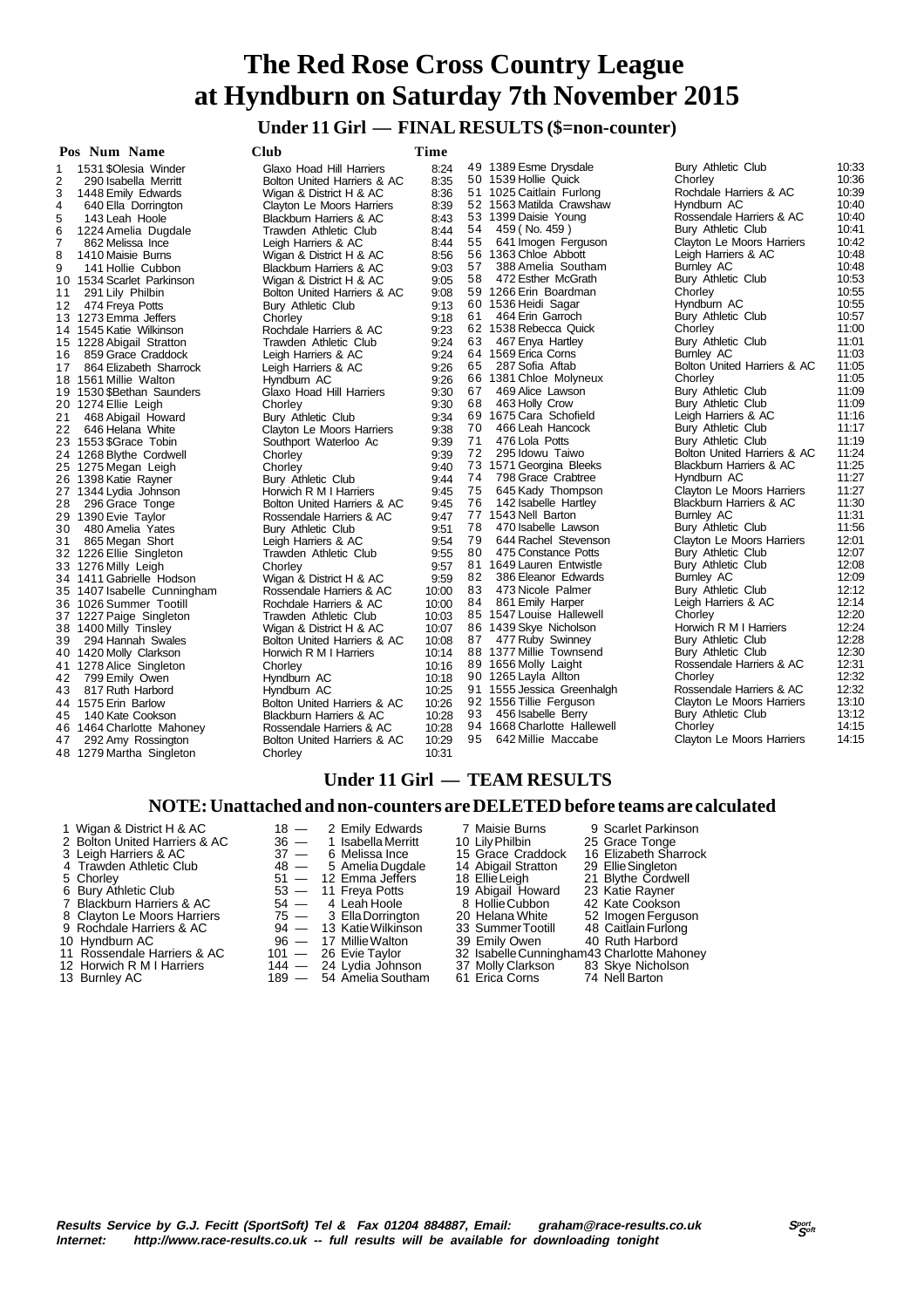**Under 13 Boys — FINAL RESULTS**

| Pos Num Name                                        | <b>Club</b>                                             | Time           |                                                                                                           |                                                      |                |
|-----------------------------------------------------|---------------------------------------------------------|----------------|-----------------------------------------------------------------------------------------------------------|------------------------------------------------------|----------------|
| 487 Francis Woodcock<br>1                           | Bury Athletic Club                                      | 9:43           | 482 Patrick Clarke<br>29                                                                                  | Bury Athletic Club                                   | 11:21          |
| 2<br>148 Matthew Ramsden                            | Blackburn Harriers & AC                                 | 9:47           | 30 1231 C Rowlandwhiteoak                                                                                 | Trawden Athletic Club                                | 11:27          |
| 3<br>1578 Luke Brindle                              | Horwich R M I Harriers                                  | 9:56           | 31 1585 George Whittaker                                                                                  | Blackburn Harriers & AC                              | 11:39          |
| 4<br>771 Thomas Massey                              | Horwich R M I Harriers                                  | 10:07          | 32 1056 Joe Hopley<br>33                                                                                  | Rossendale Harriers & AC                             | 11:41<br>11:43 |
| 5<br>649 Jackson McKay<br>6<br>772 Robert Seddon    | Clayton Le Moors Harriers                               | 10:09<br>10:13 | 869 Joshua White<br>34<br>664 Adam Stevenson                                                              | Leigh Harriers & AC<br>Clayton Le Moors Harriers     | 11:44          |
| 7<br>1406 Max Cunningham                            | Horwich R M I Harriers<br>Rossendale Harriers & AC      | 10:20          | 35<br>648 Lennon Jackson                                                                                  | Clayton Le Moors Harriers                            | 11:49          |
| 8<br>868 Josef Short                                | Leigh Harriers & AC                                     | 10:22          | 36 1283 Joe Bowles                                                                                        | Chorley                                              | 11:53          |
| 9<br>151 Leon Thomas                                | Blackburn Harriers & AC                                 | 10:23          | 37<br>301 Joseph Cooper                                                                                   | Bolton United Harriers & AC                          | 11:53          |
| 10 1391 Joel Taylor                                 | Rossendale Harriers & AC                                | 10:31          | 38 1540 Oliver Taylor                                                                                     | Team Tri Wigan                                       | 11:54          |
| 11 1055 Ryan Heneghan                               | Rossendale Harriers & AC                                | 10:34          | 39 1590 Oliver Goggins                                                                                    | Rossendale Harriers & AC                             | 12:01          |
| 12<br>801 Henry Harbord                             | Hyndburn AC                                             | 10:36          | 40 1442 Lewis Bryers                                                                                      | Wigan & District H & AC                              | 12:02          |
| 13 1431 Lucas Milliken                              | Horwich R M I Harriers                                  | 10:38          | 41 1550 Thomas Haimer<br>42 803 Sam Nicolson                                                              | Rossendale Harriers & AC<br>Hyndburn AC              | 12:05<br>12:12 |
| 754 Matthew Flatters<br>14<br>15<br>481 Jack Andrew | Horwich R M I Harriers<br>Bury Athletic Club            | 10:39<br>10:40 | 43 1579 Oliver Saxon                                                                                      | Rossendale Harriers & AC                             | 12:16          |
| 16 1651 Coel Mellor                                 | Leigh Harriers & AC                                     | 10:41          | 44 1529 Nathan Hilton                                                                                     | Team Tri Wigan                                       | 12:22          |
| 17<br>761 Toby Middleton                            | Horwich R M I Harriers                                  | 10:49          | 45 1057 Jack XSmith                                                                                       | Rossendale Harriers & AC                             | 12:53          |
| 18<br>805 George Owen                               | Hyndburn AC                                             | 10:54          | 46 1581 Lennon Owen                                                                                       | Rossendale Harriers & AC                             | 12:58          |
| 19<br>297 Ruairi Behan                              | Bolton United Harriers & AC                             | 10:57          | 47 1424 Nathan Marsden                                                                                    | Leigh Harriers & AC                                  | 13:01          |
| 20 1290 Daniel Lilley                               | Chorley                                                 | 10:57          | 48 1594 Thomas Richardson                                                                                 | Oldham & Royton H & AC                               | 13:05          |
| 21<br>145 Daniel Brown                              | Blackburn Harriers & AC                                 | 11:02          | 49 1576 Jack Smith                                                                                        | Rossendale Harriers & AC                             | 13:10<br>13:33 |
| 760 Matthew Mair<br>22<br>23 1379 Jack Knowles      | Horwich R M I Harriers                                  | 11:02<br>11:06 | 50 1491 Patrick Fallon<br>51 1490 Joseph Fallon                                                           | Rossendale Harriers & AC<br>Rossendale Harriers & AC | 13:35          |
| 24 1652 Shea Mellor                                 | Bury Athletic Club<br>Leigh Harriers & AC               | 11:07          | 52<br>484 Alistair Halstead                                                                               | Bury Athletic Club                                   | 15:25          |
| 483 Oliver Donnelly<br>25                           | Bury Athletic Club                                      | 11:08          | 53<br>486 Oliver Rostron                                                                                  | Bury Athletic Club                                   | 15:42          |
| 26 1373 Joel Denton                                 | Leigh Harriers & AC                                     | 11:14          | 54<br>389 Alfie White                                                                                     | Burnley AC                                           | 16:14          |
| 303 Ben Pickford<br>27                              | Bolton United Harriers & AC                             | 11:19          | 55 1564 Harrison Baldwin                                                                                  | Burnley AC                                           | 16:34          |
| 28 1291 Joe Mitchell                                | Chorley                                                 | 11:21          | 56 1565 Maxwell Baldwin                                                                                   | Burnley AC                                           | 17:27          |
|                                                     | Under 13 Boys –                                         |                | <b>TEAM RESULTS</b>                                                                                       |                                                      |                |
| 1 Horwich R M I Harriers                            | $13 -$<br>3 Luke Brindle                                |                | 4 Thomas Massey<br>6 Robert Seddon                                                                        |                                                      |                |
| 2<br>Rossendale Harriers & AC                       | $28 -$<br>7 Max Cunningham                              |                | 10 Joel Taylor<br>11 Ryan Heneghan                                                                        |                                                      |                |
| 3 Blackburn Harriers & AC                           | $32 -$<br>2 Matthew Ramsden                             |                | 9 Leon Thomas<br>21 Daniel Brown                                                                          |                                                      |                |
| 4 Bury Athletic Club<br>5 Leigh Harriers & AC       | $39 -$<br>1 Francis Woodcock<br>$48 -$<br>8 Josef Short |                | 15 Jack Andrew<br>23 Jack Knowles<br>16 CoelMellor<br>24 Shea Mellor                                      |                                                      |                |
| 6 Hyndburn AC                                       | $72 -$<br>12 Henry Harbord                              |                | 18 George Owen<br>42 Sam Nicolson                                                                         |                                                      |                |
| 7<br>Clayton Le Moors Harriers                      | $74 -$<br>5 Jackson McKay                               |                | 34 Adam Stevenson<br>35 Lennon Jackson                                                                    |                                                      |                |
| Bolton United Harriers & AC<br>8                    | $83 -$<br>19 Ruairi Behan                               |                | 27 Ben Pickford<br>37 Joseph Cooper                                                                       |                                                      |                |
| 9 Chorley                                           | $84 -$<br>20 Daniel Lilley                              |                | 28 Joe Mitchell<br>36 Joe Bowles                                                                          |                                                      |                |
| 10 Burnley AC                                       | 165 - 54 Alfie White                                    |                | 55 Harrison Baldwin<br>56 Maxwell Baldwin                                                                 |                                                      |                |
|                                                     |                                                         |                | Under 13 Girl — FINAL RESULTS (\$=non-counter)                                                            |                                                      |                |
| Pos Num Name                                        | Club                                                    | Time           |                                                                                                           |                                                      |                |
| 155 Amy-Nicola Davies<br>1                          | <b>Blackburn Harriers &amp; AC</b>                      | 10:56          | 34 1370 Nadine Smith                                                                                      |                                                      |                |
| 2                                                   |                                                         |                |                                                                                                           |                                                      |                |
|                                                     |                                                         |                | 35 1366 Louise Appleton                                                                                   | Leigh Harriers & AC<br>Leigh Harriers & AC           | 13:10<br>13:16 |
| 765 Ella Pendlebury<br>3<br>1232 Sophie Stanworth   | Horwich R M I Harriers<br>Trawden Athletic Club         | 11:00<br>11:03 | 36 1060 Nell Edmondson                                                                                    | Rossendale Harriers & AC                             | 13:18          |
| 4<br>658 Millie Stubbs                              | Clayton Le Moors Harriers                               | 11:04          | 37 1359 Olivia Anderson                                                                                   | Leigh Harriers & AC                                  | 13:19          |
| 5<br>1447 Charlotte Edwards                         | Wigan & District H & AC                                 | 11:04          | 38 1665 Megan Ridge                                                                                       | Leigh Harriers & AC                                  | 13:28          |
| 6<br>500 Daisy Worthington                          | Bury Athletic Club                                      | 11:08          | 39<br>809 Lucy Brady                                                                                      | Hyndburn AC                                          | 13:30          |
| 7<br>1299 Olivia Leigh                              | Chorley                                                 | 11:09          | 40 1537 Saskai Collinson                                                                                  | Hyndburn AC                                          | 13:37          |
| 1349 Lois Scullion<br>8                             | Moston & District H & Ac                                | 11:09          | 41 1584 Derula Moore                                                                                      | Rochdale Harriers & AC                               | 13:38          |
| 1676 Charlotte Farnworth<br>9                       | Bury Athletic Club                                      | 11:25          | 42<br>494 Catherine Russell<br>43 1582 Ella Hall                                                          | Bury Athletic Club<br>Bury Athletic Club             | 13:38<br>13:47 |
| 10 1416 Lauryn Gregg<br>655 Natasha Olszewska<br>11 | Rossendale Harriers & AC<br>Clayton Le Moors Harriers   | 11:29<br>11:37 | 44 207 Emma Halliday                                                                                      | Bolton Triathlon Club                                | 13:58          |
| 12<br>811 Charlotte Corrigan                        | Hyndburn AC                                             | 11:38          | 45 1295 Amber Boardman                                                                                    | Chorley                                              | 14:00          |
| 13<br>139 Eleesha Charnley                          | Blackburn Harriers & AC                                 | 11:39          | 46 1358 Annabelle Sharrock                                                                                | Leigh Harriers & AC                                  | 14:02          |
| 14<br>870 Faye Bayman                               | Leigh Harriers & AC                                     | 11:45          | 304 Clemencia Longthorne<br>47                                                                            | Bolton United Harriers & AC                          |                |
| 15 1348 Tameka Jordan                               | Moston & District H & Ac                                | 11:51          | 14:05                                                                                                     |                                                      |                |
| 659 Liberty Thompson<br>16                          | Clayton Le Moors Harriers                               | 11:56          | 48 1301 Lauren Prince                                                                                     | Chorley                                              | 14:08          |
| 498 Katherine Townsend<br>17                        | <b>Bury Athletic Club</b>                               | 12:14          | 49 1588 Ellie Richardson                                                                                  | Rossendale Harriers & AC<br>Bury Athletic Club       | 14:20<br>14:33 |
| 492 Erin Kenyon<br>18                               | Bury Athletic Club<br>Rossendale Harriers & AC          | 12:14<br>12:20 | 50 1597 Amy Middlemarsh<br>495 Charlotte Smith<br>51                                                      | Bury Athletic Club                                   | 14:40          |
| 19 1478 Holly Pegg<br>20 1296 Isabelle Farron       | Chorley                                                 | 12:26          | 52<br>654 Heidi Kewin                                                                                     | <b>Clayton Le Moors Harriers</b>                     | 14:42          |
| 21 1554 \$Ella Tobin                                | Southport Waterloo Ac                                   | 12:26          | 53<br>907 Lauren Bartholomew                                                                              | Oldham & Royton H & AC                               | 14:49          |
| 22 1436 Lara Wilson                                 | Wigan & District H & AC                                 | 12:31          | 54<br>908 Megan Bartholomew                                                                               | Oldham & Royton H & AC                               | 14:57          |
| 23 1304 Emily Warren                                | Chorley                                                 | 12:31          | 55<br>488 Rachel Alcock                                                                                   | <b>Bury Athletic Club</b>                            | 15:09          |
| 24 1028 Rosangela Terim                             | Rochdale Harriers & AC                                  | 12:32          | 499 Madeleine Weston<br>56                                                                                | Bury Athletic Club                                   | 15:24          |
| 25 1362 Rebecca Pollitt                             | Leigh Harriers & AC                                     | 12:36          | 57 1353 Cleonni Murphy                                                                                    | Moston & District H & Ac<br>Chorley                  | 15:35<br>15:37 |
| 306 Anna Quinn<br>26<br>27 1298 Robyn Lee           | Bolton United Harriers & AC<br>Chorley                  | 12:37<br>12:43 | 58 1303 Annabelle Stewart<br>59 1354 Molly Houghton                                                       | Moston & District H & Ac                             | 15:49          |
| 28 1361 Katie Morley                                | Leigh Harriers & AC                                     | 12:45          | 60 1352 Grace McKiernan                                                                                   | Moston & District H & Ac                             | 16:17          |
| 775 Milly Lever<br>29                               | Horwich R M I Harriers                                  | 12:47          | 61 1430 Kate Waddington                                                                                   | Chorley                                              | 16:25          |
| 30 1574 Bethany Carpinter                           | Moston & District H & Ac                                | 12:54          | 62 1586 Bronia Olszewska                                                                                  | Clayton Le Moors Harriers                            | 16:32          |
| 652 Claudia Bentham<br>31                           | Clayton Le Moors Harriers                               | 12:55          | 63 1453 Harriet Rosthorn                                                                                  | Trawden Athletic Club                                | 17:10          |
| 32 1592 Grace Goursell                              | Bury Athletic Club                                      | 13:01          | 496 Emily Smith<br>64                                                                                     | Bury Athletic Club                                   | 17:15          |
| 33 1573 Leah Darlington                             | Moston & District H & Ac                                | 13:08          | 65<br>209 Zoe King<br>66 1062 Saskia Starkie                                                              | Bolton Triathlon Club<br>Rossendale Harriers & AC    | 20:07<br>22:05 |
|                                                     |                                                         |                |                                                                                                           |                                                      |                |
|                                                     |                                                         |                | Under 13 Girl — TEAM RESULTS<br>NOTE: Unattached and non-counters are DELETED before teams are calculated |                                                      |                |

| 1 Clayton Le Moors Harriers                                                                         | $31 -$ | 4 Millie Stubbs                          | 11 Natasha Olszewska16 Liberty Thompson |                                                                      |               |
|-----------------------------------------------------------------------------------------------------|--------|------------------------------------------|-----------------------------------------|----------------------------------------------------------------------|---------------|
| 2 Bury Athletic Club                                                                                |        |                                          |                                         | 32 - 6 Daisy Worthington 9 Charlotte Farnworth 17 Katherine Townsend |               |
| 3 Chorley                                                                                           |        | 49 — 7 Olivia Leigh                      | 20 Isabelle Farron 22 Emily Warren      |                                                                      |               |
| 4 Moston & District H & Ac                                                                          |        | $52 - 8$ Lois Scullion                   | 15 Tameka Jordan                        | 29 Bethany Carpinter                                                 |               |
| 5 Rossendale Harriers & AC                                                                          |        | $64 - 10$ Lauryn Gregg                   | 19 Holly Pegg                           | 35 Nell Edmondson                                                    |               |
| 6 Leigh Harriers & AC                                                                               |        | 65 — 14 Faye Bayman                      | 24 Rebecca Pollitt                      | 27 Katie Morley                                                      |               |
| 7 Hyndburn AC                                                                                       |        | 89 - 12 Charlotte Corrigan 38 Lucy Brady |                                         | 39 Saskai Collinson                                                  |               |
| Results Service by G.J. Fecitt (SportSoft) Tel & Fax 01204 884887, Email: graham@race-results.co.uk |        |                                          |                                         |                                                                      | Sport<br>Soft |
| Internet: http://www.race-results.co.uk -- full results will be available for downloading tonight   |        |                                          |                                         |                                                                      |               |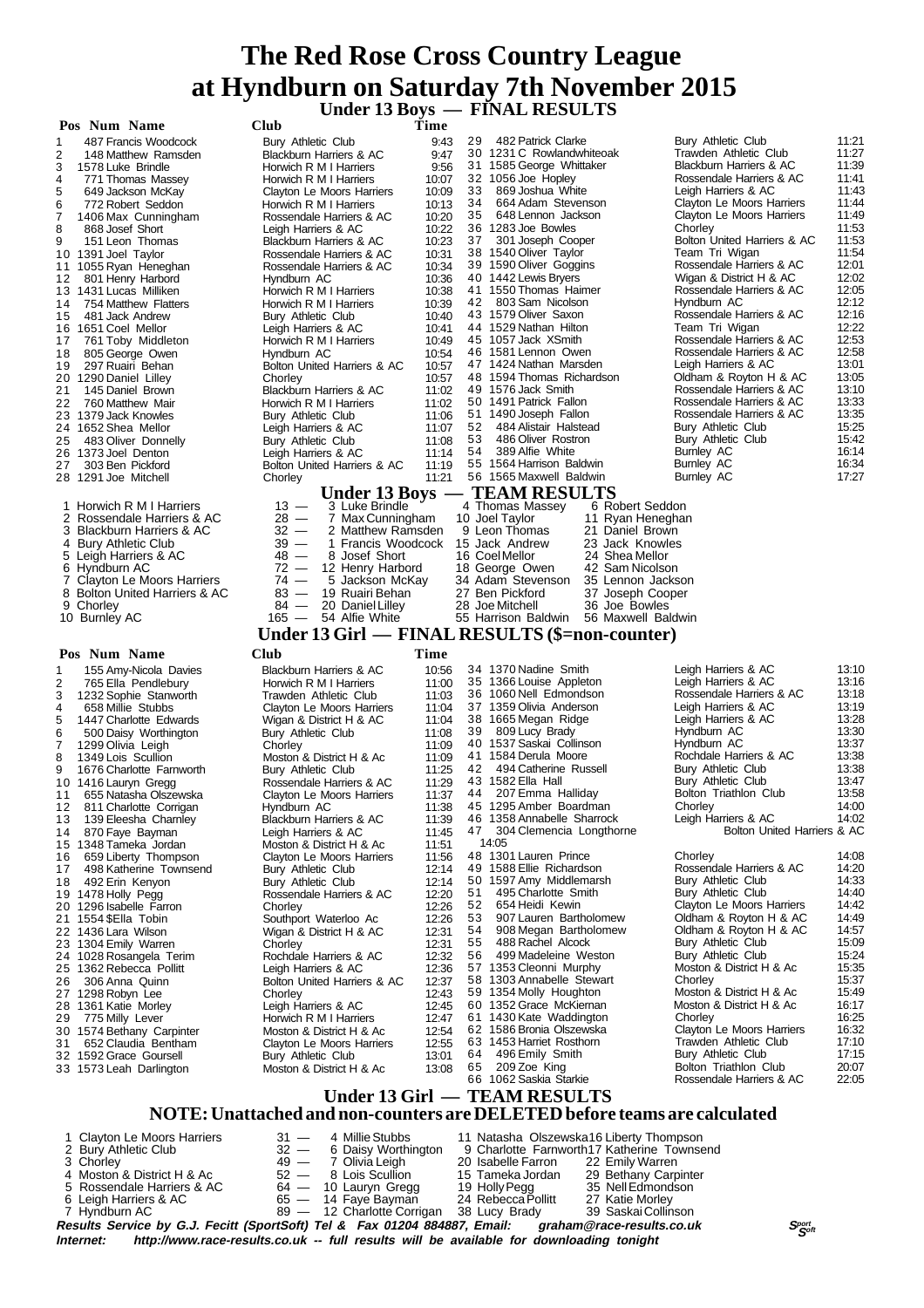### **Under 15 - Boys — FINAL RESULTS (\$=non-counter)**

|                 | Pos Num Name          | <b>Club</b>                 | Time  |    |                                                                           |                          |       |
|-----------------|-----------------------|-----------------------------|-------|----|---------------------------------------------------------------------------|--------------------------|-------|
| 1               | 502 Marcus Dey        | Bury Athletic Club          | 14:55 | 19 | 912 George Martin                                                         | Oldham & Royton H & AC   | 18:11 |
| 2               | 507 Oliver Makinson   | Bury Athletic Club          | 14:58 | 20 | 876 Nathan Myers                                                          | Leigh Harriers & AC      | 18:14 |
| 3               | 503 Benjamin Forrest  | Bury Athletic Club          | 15:02 | 21 | 819 Dylan Ross                                                            | Hyndburn AC              | 18:16 |
| 4               | 1548 Morgan Webster   | Pendle Athletic Club        | 15:19 |    | 22 1441 Sam Bryers                                                        | Wigan & District H & AC  | 18:16 |
| 5               | 878 Kristian Wade     | Leigh Harriers & AC         | 15:38 | 23 | 506 Stefan Kalambouka                                                     | Bury Athletic Club       | 18:20 |
| 6               | 910 Harry Collier     | Oldham & Royton H & AC      | 16:09 |    | 24 1461 David Goldswain                                                   | Rossendale Harriers & AC | 18:28 |
|                 | 778 Lewis Wilkes      | Horwich R M I Harriers      | 16:12 | 25 | 880 Lucas White                                                           | Leigh Harriers & AC      | 18:39 |
| 8               | 879 Joseph Wane       | Leigh Harriers & AC         | 16:17 |    | 26 1392 Charlie Parkinson                                                 | Rossendale Harriers & AC | 18:44 |
| 9               | 911 E Glasgow-Lattibe | Oldham & Royton H & AC      | 16:22 |    | 27 1558 Kurtis Mitton                                                     | Rossendale Harriers & AC | 18:45 |
| 10              | 1608 Matthew Mackay   | Rossendale Harriers & AC    | 16:29 | 28 | 508 Oliver Simpson                                                        | Bury Athletic Club       | 18:51 |
| 11              | 308 Adam Akik         | Bolton United Harriers & AC | 17:05 |    | 29 1610 Joe Garner                                                        | Rossendale Harriers & AC | 19:59 |
| 12 <sup>2</sup> | 875 Ben McLaughlin    | Leigh Harriers & AC         | 17:07 | 30 | 509 Jack Smith                                                            | Bury Athletic Club       | 21:07 |
| 13              | 877 Joseph Senior     | Leigh Harriers & AC         | 17:15 |    | 31 1541 Jack Taylor                                                       | Team Tri Wigan           | 21:24 |
| 14              | 660 Thomas Bradley    | Clayton Le Moors Harriers   | 17:30 |    | 32 1419 Ben Kirkman                                                       | Rossendale Harriers & AC | 21:29 |
| 15              | 501 Alexander Bennett | Bury Athletic Club          | 17:35 |    | 33 1598 Michael Adshed                                                    | Leigh Harriers & AC      | 21:45 |
|                 | 16 1347 Byren Cookson | Moston & District H & Ac    | 17:42 |    | 34 1544 Harry Wilkinson                                                   | Rochdale Harriers & AC   | 23:38 |
| 17              | 210 Callum Crosby     | Bolton Triathlon Club       | 18:03 |    | 35 1357 James Cartwright                                                  | Leigh Harriers & AC      | 25:25 |
| 18              | 770 Kieran Kinealy    | Horwich R M I Harriers      | 18:08 |    |                                                                           |                          |       |
|                 |                       |                             |       |    | Under 15 - Boys — TEAM RESULTS                                            |                          |       |
|                 |                       |                             |       |    | NOTE: Unattached and non-counters are DELETED before teams are calculated |                          |       |
|                 | 1 Bury Athletic Club  | 1 Marcus Dey<br>$6 -$       |       |    | 2 Oliver Makinson<br>3 Benjamin Forrest                                   |                          |       |
|                 | 2 Leigh Harriers & AC | 5 Kristian Wade<br>$25 -$   |       |    | 12 Ben McLaughlin<br>8 Joseph Wane                                        |                          |       |

- 3 Oldham & Royton H & AC 34 6 Harry Collier 9 E Glasgow-Lattibe 19 George Martin
- 4 Rossendale Harriers & AC 60 10 Matthew Mackay 24 David Goldswain 26 Charlie Parkinson

# **Under 15 - Girls — FINAL RESULTS (\$=non-counter)**

| Pos Num Name                | <b>Club</b>                 | Time  |    |                                 |                             |       |
|-----------------------------|-----------------------------|-------|----|---------------------------------|-----------------------------|-------|
| 164 Maddie Elliott          | Blackburn Harriers & AC     | 17:22 | 20 | 516 Rebecca Froggatt            | Bury Athletic Club          | 20:12 |
| 2<br>665 Briony Holt        | Clayton Le Moors Harriers   | 17:33 |    | 21 1945 \$Lydia Shenton         | Unattached                  | 20:13 |
| 885 Eve Williams            | Leigh Harriers & AC         | 17:48 | 22 | 166 Anna Lonsdale               | Blackburn Harriers & AC     | 20:27 |
| 1346 Chantelle Johnson<br>4 | Moston & District H & Ac    | 17:54 |    | 23 1388 Harriet Foley           | Horwich R M I Harriers      | 20:32 |
| 1066 Orla Holt<br>5         | Rossendale Harriers & AC    | 18:04 | 24 | 882 Emma McIntyre               | Leigh Harriers & AC         | 20:36 |
| 881 Keely Hodgkinson<br>6   | Leigh Harriers & AC         | 18:14 | 25 | 315 Ellie-Jo Ramsden            | Bolton United Harriers & AC | 20:36 |
| 1065 Amelia Chadfield       | Rossendale Harriers & AC    | 18:21 | 26 | 519 Heledd Rimmer               | Bury Athletic Club          | 21:00 |
| 309 Maya Erzan-Essien<br>8  | Bolton United Harriers & AC | 18:27 | 27 | 913 Sophie Hall                 | Oldham & Rovton H & AC      | 21:04 |
| 310 M Erzan-Essien<br>9     | Bolton United Harriers & AC | 18:46 | 28 | 521 Melissa Thompson            | Bury Athletic Club          | 21:08 |
| 163 Hannah Cookson<br>10    | Blackburn Harriers & AC     | 18:51 | 29 | 1030 Zara Hirst                 | Rochdale Harriers & AC      | 21:20 |
| 11 1067 Ella Tinman         | Rossendale Harriers & AC    | 18:52 | 30 | 316 Leah Rushworth              | Bolton United Harriers & AC | 21:26 |
| 314 Molly Philbin<br>12     | Bolton United Harriers & AC | 18:59 | 31 | 517 Hannah Holland              | Bury Athletic Club          | 21:26 |
| 514 Ellie Carter<br>13      | Bury Athletic Club          | 19:23 | 32 | 312 Ellie Forrest               | Bolton United Harriers & AC | 23:49 |
| 884 Joanna Smith<br>14      | Leigh Harriers & AC         | 19:31 | 33 | 883 Grace Newton                | Leigh Harriers & AC         | 23:55 |
| 15 1589 Thoebe Small        | Rossendale Harriers & AC    | 19:37 |    | 34 1509 Charlotte Murphy        | Leigh Harriers & AC         | 24:04 |
| 821 Nicola Moynihan<br>16   | Hyndburn AC                 | 19:57 | 35 | 513 G Allen Cartwright          | Bury Athletic Club          | 26:42 |
| 512 Lucy Alcock<br>17       | Bury Athletic Club          | 20:01 |    | 36 1609 Chloe Fairhurst         | Bury Athletic Club          | 27:47 |
| 18 1414 Minnie Targett      | Rossendale Harriers & AC    | 20:10 | 37 | 213 Abigail King                | Bolton Triathlon Club       | 34:23 |
| 160 Chloe Bleeks<br>19      | Blackburn Harriers & AC     | 20:12 |    |                                 |                             |       |
|                             |                             |       |    | Under 15 - Girls — TEAM RESULTS |                             |       |

# **NOTE: Unattached and non-counters are DELETED before teams are calculated**

# **Race 6 - Under 17 Men — FINAL RESULTS (\$=non-counter)**

|    | Pos Num Name          | Club                        | Time    |    |                     |                             |       |
|----|-----------------------|-----------------------------|---------|----|---------------------|-----------------------------|-------|
|    | 891 Sam Wardle        | Leigh Harriers & AC         | 18:07   | 8  | 527 Patrick Watson  | Bury Athletic Club          | 21:04 |
|    | 2 1510 Josh Whitehead | Rossendale Harriers & AC    | 18:15 9 |    | 525 lestyn Rimmer   | Bury Athletic Club          | 21:56 |
| 3  | 781 Luke Massey       | Horwich R M I Harriers      | 18:35   | 10 | 671 Simon Wilshaw   | Clayton Le Moors Harriers   | 22:10 |
| 4  | 886 Jacob Briscoe     | Leigh Harriers & AC         | 19:25   | 11 | 523 Harry Anderton  | Bury Athletic Club          | 23:11 |
| 5. | 670 Curtis Holt       | Clayton Le Moors Harriers   | 20:25   | 12 | 526 Dominic Rostron | Bury Athletic Club          | 23:49 |
| 6. | 524 Sam Brooks        | Bury Athletic Club          | 20:28   | 13 | 319 Scott Hood      | Bolton United Harriers & AC | 25:42 |
|    | 318 Joe Gande         | Bolton United Harriers & AC | 20:36   |    | 14 1572 Ralf Ayia   | Moston & District H & Ac    | 28:37 |
|    |                       |                             |         |    |                     |                             |       |

# **Race 6 - Under 17 Men — TEAM RESULTS**

#### **NOTE: Unattached and non-counters are DELETED before teams are calculated**

1 Bury Athletic Club 23 — 6 Sam Brooks 8 Patrick Watson 9 Iestyn Rimmer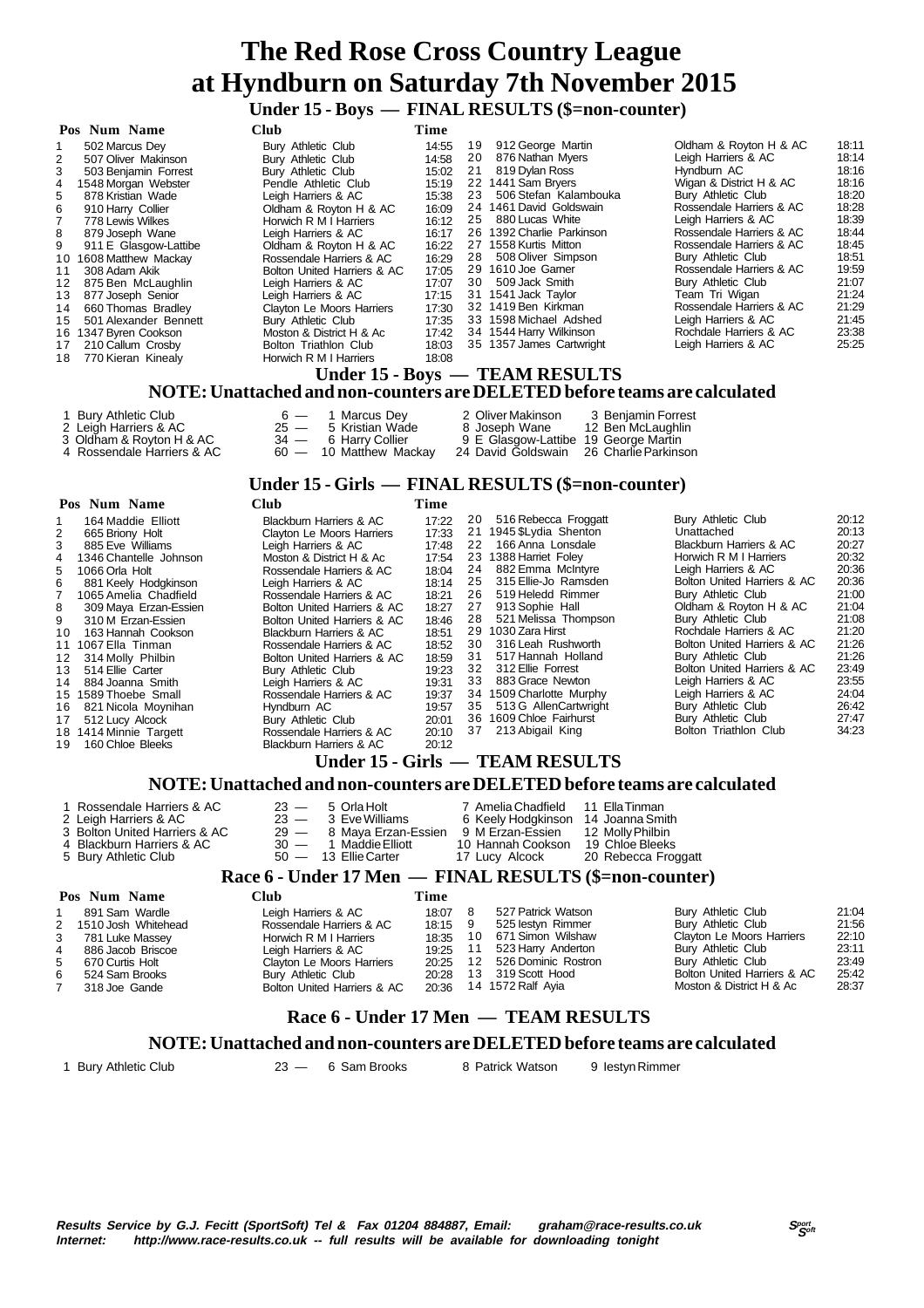### **Race 6 - U17 Women — FINAL RESULTS (\$=non-counter)**

|   | Pos Num Name             | Club                        | Time  |    |                           |                             |       |
|---|--------------------------|-----------------------------|-------|----|---------------------------|-----------------------------|-------|
|   | 174 Elizabeth Greenwood  | Blackburn Harriers & AC     | 20:23 | 10 | 672 Alice Pier            | Clayton Le Moors Harriers   | 24:26 |
| 2 | 528 Sophie Whittaker     | Bury Athletic Club          | 21:07 | 11 | 325 Mercedes Mercer       | Bolton United Harriers & AC | 24:31 |
|   | 3 1557 SHeidi Murray     | Lancaster & Morecambe Ac    | 22:03 |    | 12 822 Charlie Coy        | Hyndburn AC                 | 25:09 |
|   | 4 1467 Shauna Williamson | Rossendale Harriers & AC    | 22:31 |    | 13 1460 Sarah Goldswain   | Rossendale Harriers & AC    | 25:31 |
|   | 5 1068 Corinna Howorth   | Rossendale Harriers & AC    | 22:40 |    | 14 322 Georgia Greenhalgh | Bolton United Harriers & AC | 25:58 |
|   | 6 1567 Katie Oaklev      | Bolton United Harriers & AC | 23:37 |    | 15 1468 Sarah Longshaw    | Rossendale Harriers & AC    | 26:32 |
|   | 321 Rachel Bailey        | Bolton United Harriers & AC | 23:44 |    | 16 823 Katie Gilroy       | Hvndburn AC                 | 26:44 |
| 8 | 824 Emma Guilfoyle       | Hvndburn AC                 | 23:45 |    | 17 1596 Ellana Solomon    | Rossendale Harriers & AC    | 29:26 |
|   | 9 1476 Sophie Elsden     | Wigan & District H & AC     | 24:17 |    | 18 1446 Nina Carter       | Bolton Triathlon Club       | 32:24 |
|   |                          | --------                    |       |    |                           |                             |       |

### **Race 6 - U17 Women — TEAM RESULTS**

### **NOTE: Unattached and non-counters are DELETED before teams are calculated**

| 1 Rossendale Harriers & AC<br>2 Bolton United Harriers & AC<br>3 Hyndburn AC | $21 -$ | 19 — 3 Shauna Williamson<br>5 Katie Oakley<br>33 - 7 Emma Guilfovle | 6 Rachel Bailey<br>11 Charlie Cov | 4 Corinna Howorth 12 Sarah Goldswain<br>10 Mercedes Mercer<br>15 Katie Gilrov |
|------------------------------------------------------------------------------|--------|---------------------------------------------------------------------|-----------------------------------|-------------------------------------------------------------------------------|
|------------------------------------------------------------------------------|--------|---------------------------------------------------------------------|-----------------------------------|-------------------------------------------------------------------------------|

### **Race 6 - Under 20 — FINAL RESULTS (\$=non-counter)**

|                | Pos Num Name           | <b>Club</b>                       | Time  |  |
|----------------|------------------------|-----------------------------------|-------|--|
| $\mathbf{1}$   | 1345 Sophie Hill       | U20 1 Moston & District H & Ac    | 22:17 |  |
| $2^{\circ}$    | 791 Ellen SagarHesketh | U20 2 Hyndburn AC                 | 22:21 |  |
| 3              | 422 Christie Cook      | U20 3 Bury Athletic Club          | 22:33 |  |
| $\overline{4}$ | 415 Lauren Booth       | U20 4 Bury Athletic Club          | 23:13 |  |
| 5 <sup>5</sup> | 76 Katie Buckingham    | U20 5 Blackburn Harriers & AC     | 24:17 |  |
| 6              | 268 Fiona Gande        | U20 6 Bolton United Harriers & AC | 24:36 |  |
| $7^{\circ}$    | 429 Elizabeth Howard   | U20 7 Bury Athletic Club          | 25:23 |  |
| 8              | 619 Bethany Quinn      | U20 8 Clayton Le Moors Harriers   | 26:37 |  |
| 9              | 430 Jennifer Smalley   | U20 9 Bury Athletic Club          | 28:51 |  |
|                | 10 1015 Chloe Hirst    | U2010 Rochdale Harriers & AC      | 28:55 |  |

### **Race 6 - Under 20 — TEAM RESULTS**

#### **NOTE: Unattached and non-counters are DELETED before teams are calculated**

1 Bury Athletic Club 14 - 3 Christie Cook 4 Lauren Booth 7 Elizabeth Howard

### **Senior - Under 20 — FINAL RESULTS (\$=non-counter)**

|    | Pos Num Name Cat/Pos   | Club                              | Time                     |  |
|----|------------------------|-----------------------------------|--------------------------|--|
|    | 100 Joe Monk           | U20 1 Blackburn Harriers & AC     | 38:24                    |  |
| 2  | 560 Jordan McDonald    | U20 2 Clayton Le Moors Harriers   | 38:26                    |  |
| 3  | 836 Callum McCormick   | U20 3 Leigh Harriers & AC         | 38:26                    |  |
| 4  | 251 Declan Toomey      | U20 4 Bolton United Harriers & AC | 40:08                    |  |
| 5  | 1666 George Pier       | U20 5 Clayton Le Moors Harriers   | 41:40                    |  |
| 6  | 405 Benn Heywood       | U20 6 Bury Athletic Club          | 41:42                    |  |
|    | 1587 Connor Richardson | U20 7 Rossendale Harriers & AC    | 42:40                    |  |
| 8  | 785 William Moynihan   | U20 8 Hyndburn AC                 | 43:25                    |  |
| 9  | 898 Nathan Hilditch    | U20 9 Oldham & Royton H & AC      | 45:02                    |  |
| 10 | 403 Robert Granby      | U2010 Bury Athletic Club          | 47:57                    |  |
| 11 | 414 Harry Stainton     | U2011 Bury Athletic Club          | 50:01                    |  |
| 12 | 392 Jack Brown         | U2012 Bury Athletic Club          | 50:16                    |  |
|    |                        |                                   | Senior - Under 20 — TEA1 |  |

#### **Senior - Under 20 — TEAM RESULTS**

#### **NOTE: Unattached and non-counters are DELETED before teams are calculated**

1 Bury Athletic Club 27 — 6 Benn Heywood 10 Robert Granby 11 Harry Stainton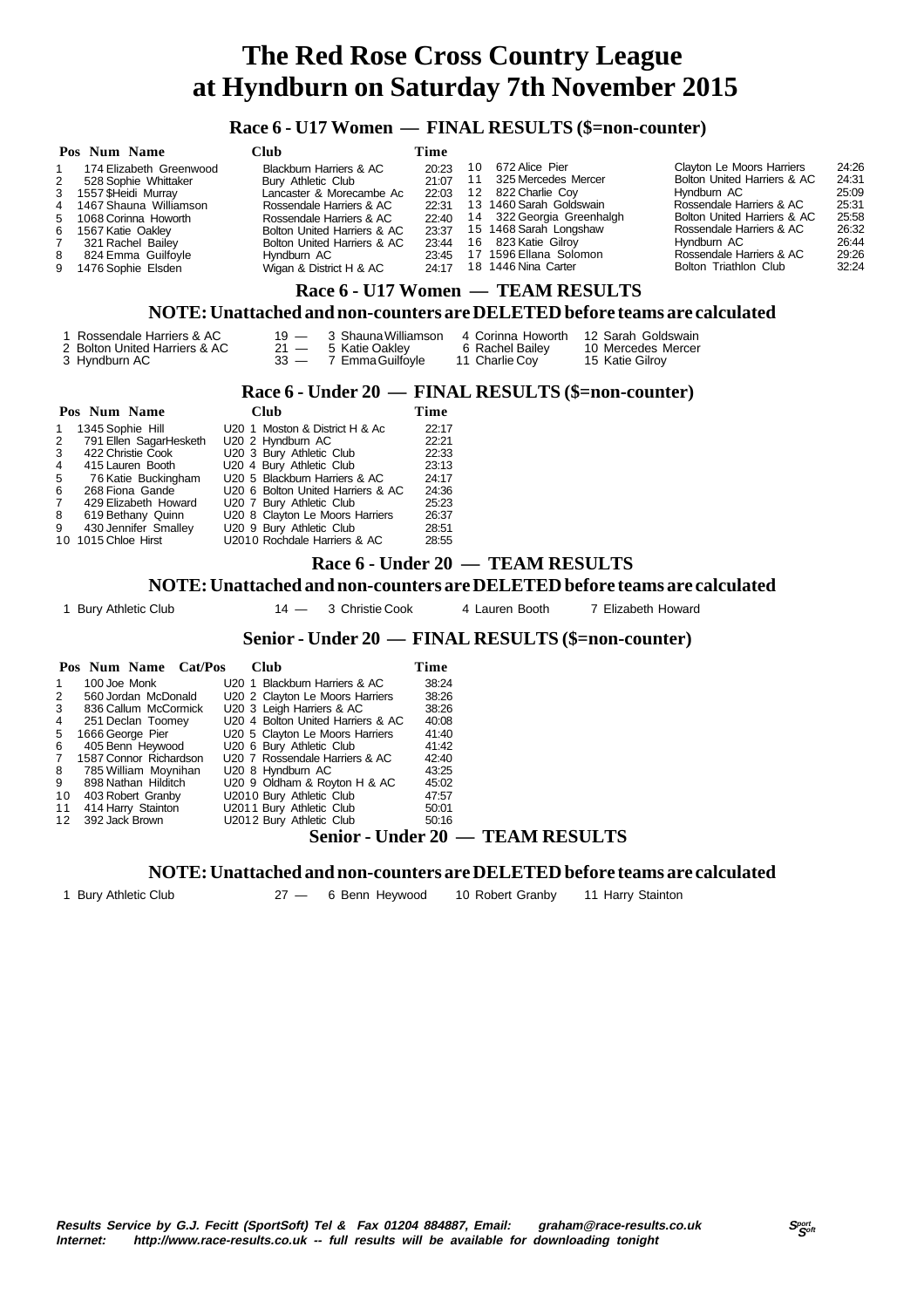# **Race 6 - Ladies — FINAL RESULTS (\$=non-counter)**

|        | Pos Num Name Cat/Pos                                                      |    | Club                                                             | Time           |                                                       |    |                                                                  |                |
|--------|---------------------------------------------------------------------------|----|------------------------------------------------------------------|----------------|-------------------------------------------------------|----|------------------------------------------------------------------|----------------|
| 1      | 728 Joanne Nelson                                                         |    | L40 1 Darwen Dashers RC                                          | 20:31          | 71 1599 Holly Craggs                                  |    | L3513 Burnden Road Runners                                       | 27:21          |
| 2      | 1161 Pauline May                                                          | L  | 2 Todmorden Harriers                                             | 21:17          | 72<br>427 Pamela Hitchin                              |    | L3514 Bury Athletic Club                                         | 27:32          |
| 3      | 1314 Lynne Clough                                                         |    | L45 1 Chorley                                                    | 21:22          | 73<br>269 Sara Green                                  |    | L3515 Bolton United Harriers & AC                                | 27:40          |
| 4      | 421 Caitlin Cole                                                          | L. | 4 Bury Athletic Club                                             | 21:28          | 74 1469 Claire Powell                                 |    | L4016 Trawden Athletic Club                                      | 27:42          |
| 5      | 981 Carmen Byrne                                                          |    | L35 1 Holcombe Harriers                                          | 21:48          | 75<br>623 Julia Rushton<br>76                         |    | L5010 Clayton Le Moors Harriers                                  | 27:47<br>27:50 |
| 6<br>7 | 1604 Laura Evans<br>613 Helena Leathley                                   | L  | 6 Bury Athletic Club                                             | 21:57          | 24 Carole Morris<br>77 1483 Louise Stunell            |    | L5011 Accrington Road Runners<br>L45 8 Todmorden Harriers        | 27:53          |
| 8      | 419 Donna Cartwright                                                      | L  | 7 Clayton Le Moors Harriers<br>L35 2 Bury Athletic Club          | 21:59<br>22:12 | 78<br>274 Julie Lomax                                 |    | L4017 Bolton United Harriers & AC                                | 27:57          |
| 9      | 1101 Jennifer Bloor                                                       | L  | 9 Royton Road Runners                                            | 22:17          | 79<br>979 Yasmin Boodhun                              |    | L 79 Holcombe Harriers                                           | 27:59          |
|        | 10 1345 Sophie Hill                                                       |    | U20 1 Moston & District H & Ac                                   | 22:17          | 423 Alison Dale<br>80                                 |    | L45 9 Bury Athletic Club                                         | 28:11          |
| 11     | 791 Ellen SagarHesketh                                                    |    | U20 2 Hyndburn AC                                                | 22:21          | 81 1103 Rochelle Evans                                |    | L4018 Royton Road Runners                                        | 28:16          |
| 12     | 422 Christie Cook                                                         |    | U20 3 Bury Athletic Club                                         | 22:33          | 82 1566 Fiona Hilton                                  |    | L4510 Team Tri Wigan                                             | 28:25          |
| 13     | 197 Liz McLellan                                                          |    | L45 2 Bolton Triathlon Club                                      | 22:37          | 83<br>853 Marjorie Leigh                              |    | L65 1 Leigh Harriers & AC                                        | 28:27          |
| 14     | 424 Katie Geelan                                                          |    | L40 2 Bury Athletic Club                                         | 23:01          | 84<br>856 Brenda Wane                                 |    | L5012 Leigh Harriers & AC                                        | 28:29          |
| 15     | 415 Lauren Booth                                                          |    | U20 4 Bury Athletic Club                                         | 23:13          | 85<br>118 Jan Buckingham<br>86<br>603 Julie Dawes     |    | L5013 Blackburn Harriers & AC<br>L4511 Clayton Le Moors Harriers | 28:34<br>28:34 |
|        | 16 1164 Rebecca Patrick<br>17 1149 Melanie Blackhurst                     |    | L45 3 Todmorden Harriers<br>L50 1 Todmorden Harriers             | 23:13<br>23:14 | 87 1393 Lisa Parkinson                                |    | L3516 Rossendale Harriers & AC                                   | 28:41          |
| 18     | 20 Julia Hartley                                                          |    | L40 3 Accrington Road Runners                                    | 23:17          | 88<br>430 Jennifer Smalley                            |    | U20 9 Bury Athletic Club                                         | 28:51          |
|        | 19 1256 Jayne Taylor                                                      |    | L50 2 Wigan & District H & AC                                    | 23:21          | 89 1015 Chloe Hirst                                   |    | U2010 Rochdale Harriers & AC                                     | 28:55          |
|        | 20 1155 Sarah Glyde                                                       |    | L40 4 Todmorden Harriers                                         | 23:31          | 90 1108 Rebecca Mercer                                | L. | 90 Royton Road Runners                                           | 29:01          |
| 21     | 371 Kirsty White                                                          |    | L45 4 Burnden Road Runners                                       | 23:38          | 91<br>988 Eileen Sharman                              |    | L60 2 Radcliffe AC                                               | 29:18          |
|        | 22 1150 Kathleen Brierley                                                 |    | L50 3 Todmorden Harriers                                         | 23:41          | 92 1463 Karen Goldswain                               |    | L5014 Rossendale Harriers & AC                                   | 29:35          |
|        | 23 1111 Kirsty White                                                      |    | L40 5 Royton Road Runners                                        | 23:44          | 93<br>119 Carol Cookson                               |    | L4019 Blackburn Harriers & AC                                    | 29:39          |
| 24     | 60 Jackie Price                                                           |    | L35 3 Astley & Tyldesley RR                                      | 23:50          | 94<br>418 Lisa Carter                                 |    | L4020 Bury Athletic Club                                         | 29:42          |
| 25     | 57 Josie Maley                                                            |    | L35 4 Astley & Tyldesley RR                                      | 23:51          | 95 1199 Verity Brown<br>986 Caroline Mullineaux<br>96 |    | L 95 Trawden Athletic Club<br>L3517 Radcliffe AC                 | 29:50<br>29:52 |
| 27     | 26 1627 Emma Flanagan<br>359 Leslie Fisher                                | L. | 26 Rossendale Harriers & AC<br>L55 1 Burnden Road Runners        | 23:55<br>23:59 | 97 1214 Kelly Stanworth                               |    | L 97 Trawden Athletic Club                                       | 30:00          |
| 28     | 25 Lisa Parker                                                            |    | L35 5 Accrington Road Runners                                    | 24:04          | 129 Lorna Sharp<br>98                                 |    | L4021 Blackburn Harriers & AC                                    | 30:03          |
|        | 29 1043 Lynne Berbatiotis                                                 |    | L35 6 Rossendale Harriers & AC                                   | 24:08          | 99 1219 Karen Wood                                    |    | L4512 Trawden Athletic Club                                      | 30:07          |
| 30     | 721 Janine Fallon                                                         |    | L35 7 Darwen Dashers RC                                          | 24:08          | 100 616 Joanne Motley                                 |    | L 100 Clayton Le Moors Harriers                                  | 30:13          |
| 31     | 54 Susan Fletcher                                                         |    | L35 8 Astley & Tyldesley RR                                      | 24:11          | 1011106 Lisa Howarth                                  |    | L 101 Royton Road Runners                                        | 30:19          |
| 32     | 16 Catherine Derbyshire                                                   |    | L35 9 Accrington Road Runners                                    | 24:14          | 102 265 Adriene Fisher                                |    | L4022 Bolton United Harriers & AC                                | 30:28          |
| 33     | 76 Katie Buckingham                                                       |    | U20 5 Blackburn Harriers & AC                                    | 24:17          | 1031249 Pauline Foster                                |    | L5015 Wigan & District H & AC                                    | 30:31          |
| 34     | 426 Nicola Harland<br>35 1611 Helen Buchan                                | L. | 34 Bury Athletic Club<br>L3510 Trawden Athletic Club             | 24:19<br>24:21 | 104 922 Faye Holden<br>105 198 Amanda Williams        |    | L3518 Pendle Athletic Club<br>L4023 Bolton Triathlon Club        | 30:58<br>31:04 |
|        | 36 1160 Kate Mansell                                                      |    | L40 6 Todmorden Harriers                                         | 24:27          | 106<br>53 Michelle Fairclough                         |    | L3519 Astley & Tyldesley RR                                      | 31:07          |
| 37     | 268 Fiona Gande                                                           |    | U20 6 Bolton United Harriers & AC                                | 24:36          | 107 258 Hannah Anthony                                |    | L 107 Bolton United Harriers & AC                                | 31:12          |
|        | 38 1021 Josefa Terim                                                      |    | L40 7 Rochdale Harriers & AC                                     | 25:05          | 108 736 Rebecca Simms                                 |    | L4513 Darwen Dashers RC                                          | 31:18          |
|        | 39 1600 Orlaith O'Mahony                                                  |    | L 39 Clayton Le Moors Harriers                                   | 25:10          | 109 713 Alison Abbot                                  |    | L4024 Darwen Dashers RC                                          | 31:31          |
| 40     | 428 Lucy Hodson                                                           | L. | 40 Bury Athletic Club                                            | 25:17          | 1101047 Eileen Wadsworth                              |    | L55 4 Rossendale Harriers & AC                                   | 31:33          |
| 41     | 429 Elizabeth Howard                                                      |    | U20 7 Bury Athletic Club                                         | 25:23          | 1111105 Jillian Heywood                               |    | L4025 Royton Road Runners                                        | 31:42          |
|        | 42 1602 Angela Shian                                                      |    | L3511 Clayton Le Moors Harriers                                  | 25:28          | 1121533 \$Corinne Ainscough<br>113 120 Lindsay Davies |    | L3520 Unattached<br>L4026 Blackburn Harriers & AC                | 31:51<br>31:53 |
| 43     | 431 Jenny Yates<br>44 1482 Tawnia Norman                                  | L. | L50 4 Bury Athletic Club<br>44 Royton Road Runners               | 25:29<br>25:36 | 1141163 Moyra Parfitt                                 |    | L70 1 Todmorden Harriers                                         | 31:57          |
| 45     | 270 Karen Hood                                                            |    | L45 5 Bolton United Harriers & AC                                | 25:42          | 115 724 Janet Greenhalgh                              |    | L4027 Darwen Dashers RC                                          | 32:05          |
| 46     | 609 Vicky Heys                                                            |    | L40 8 Clayton Le Moors Harriers                                  | 25:43          | 1161384 Helen Horridge                                |    | L3521 Horwich R M I Harriers                                     | 32:18          |
| 47     | 715 Carol Butterworth                                                     |    | L45 6 Darwen Dashers RC                                          | 25:43          | 1171503 Lorna Taylor                                  |    | L 117 Rossendale Harriers & AC                                   | 32:20          |
|        | 48 1018 Janice Needham                                                    |    | L60 1 Rochdale Harriers & AC                                     | 25:44          | 1181595 Gemima Hindman                                |    | L 118 Trawden Athletic Club                                      | 32:23          |
|        | 49 1198 Michelle Brooks                                                   |    | L3512 Trawden Athletic Club                                      | 25:48          | 1191580 Deborah Armstrong                             |    | L4514 Trawden Athletic Club                                      | 32:42          |
|        | 50 1166 Nerys Rolinson                                                    |    | L50 5 Todmorden Harriers                                         | 25:50          | 1201212 Christina Singleton                           |    | L3522 Trawden Athletic Club                                      | 32:50<br>32:59 |
| 51     | 730 Leanne Postlethwaite L 51 Darwen Dashers RC<br>52 1012 Anna Blomfield |    | L50 6 Rochdale Harriers & AC                                     | 25:57<br>25:59 | 1211634 \$Emma Higgins<br>1221317 Shelley Parkinson   |    | L3523 Astley & Tyldesley RR<br>L55 5 Chorley                     | 33:01          |
| 53     | 13 Nancy Bailey                                                           |    | L50 7 Accrington Road Runners                                    | 26:11          | 1231046 Emma Smith                                    |    | L 123 Rossendale Harriers & AC                                   | 33:13          |
| 54     | 622 Irene Roche                                                           |    | L55 2 Clayton Le Moors Harriers                                  | 26:12          | 1241470 Karin Goss                                    |    | L65 2 Clayton Le Moors Harriers                                  | 33:28          |
|        | 55 1613 Jenny Pillings                                                    |    | 55 Rochdale Harriers & AC                                        | 26:12          | 125 365 Maria Parkinson                               |    | L4515 Burnden Road Runners                                       | 33:32          |
| 56     | 358 Anne Ferguson                                                         |    | L55 3 Burnden Road Runners                                       | 26:18          | 126 361 Liz Hopley                                    |    | L4516 Burnden Road Runners                                       | 33:51          |
| 57     | 19 Katharine Gregson                                                      |    | L40 9 Accrington Road Runners                                    | 26:25          | 1271045 Barbara Howorth                               |    | L4517 Rossendale Harriers & AC                                   | 34:35          |
| 58     | 369 Katy Thompson                                                         |    | L4010 Burnden Road Runners                                       | 26:26          | 128 726 Tina Kuczer                                   |    | L4028 Darwen Dashers RC                                          | 34:42          |
|        | 59 1621 Fiona Steel                                                       | L. | 59 Leigh Harriers & AC                                           | 26:36<br>26:37 | 1291109 Niparun Nessa<br>130 732 Rebecca Renshaw      |    | L 129 Royton Road Runners<br>L 130 Darwen Dashers RC             | 34:47<br>35:50 |
| 60     | 619 Bethany Quinn<br>61 1248 Tracey Dutton                                |    | U20 8 Clayton Le Moors Harriers<br>L4011 Wigan & District H & AC | 26:40          | 1311981 \$Bernadette Ball                             |    | L60 3 Unattached                                                 | 35:55          |
| 62     | 260 Cherry Collison                                                       |    | L4012 Bolton United Harriers & AC                                | 26:43          | 1321019 Brenda Robinson                               |    | L70 2 Rochdale Harriers & AC                                     | 36:25          |
|        | 63 1607 Carolyne Radburn                                                  |    | L50 8 Wigan & District H & AC                                    | 26:46          | 1331606 Saira Dickenson                               |    | L3524 Unattached                                                 | 36:30          |
|        | 64 1152 Claire Duffield                                                   |    | L4013 Todmorden Harriers                                         | 26:47          | 1341365 Diane Denney                                  |    | L3525 Leigh Harriers & AC                                        | 36:37          |
|        | 65 1593 Lyndsay Derbyshire                                                |    | L45 7 Burnden Road Runners                                       | 26:51          | 135 618 Elouise Pemberton                             |    | L 135 Clayton Le Moors Harriers                                  | 37:17          |
|        | 66 1438 Shona Taylor                                                      |    | L50 9 Wigan & District H & AC                                    | 26:56          | 1361255 Pauline Taylor                                |    | L55 6 Wigan & District H & AC                                    | 37:27          |
|        | 67 1601 Donna Airey                                                       |    | L 67 Clayton Le Moors Harriers                                   | 26:57          | 137 594 Susan Allen<br>1381577 Alice Murvin           |    | L55 7 Clayton Le Moors Harriers<br>L4518 Unattached              | 37:32<br>37:59 |
| 69     | 68 1014 Susie Hirst<br>980 Chemane Brier                                  |    | L4014 Rochdale Harriers & AC<br>L 69 Radcliffe AC                | 27:04<br>27:05 | 139 714 Debbie Bevitt                                 |    | L5016 Darwen Dashers RC                                          | 38:35          |
|        | 70 1209 Jenny McAndrew                                                    |    | L4015 Trawden Athletic Club                                      | 27:06          | 140 612 Christine Leathley                            |    | L65 3 Clayton Le Moors Harriers                                  | 39:45          |
|        |                                                                           |    |                                                                  |                | 1411044 Shelley Heneghan                              |    | L4519 Rossendale Harriers & AC                                   | 41:25          |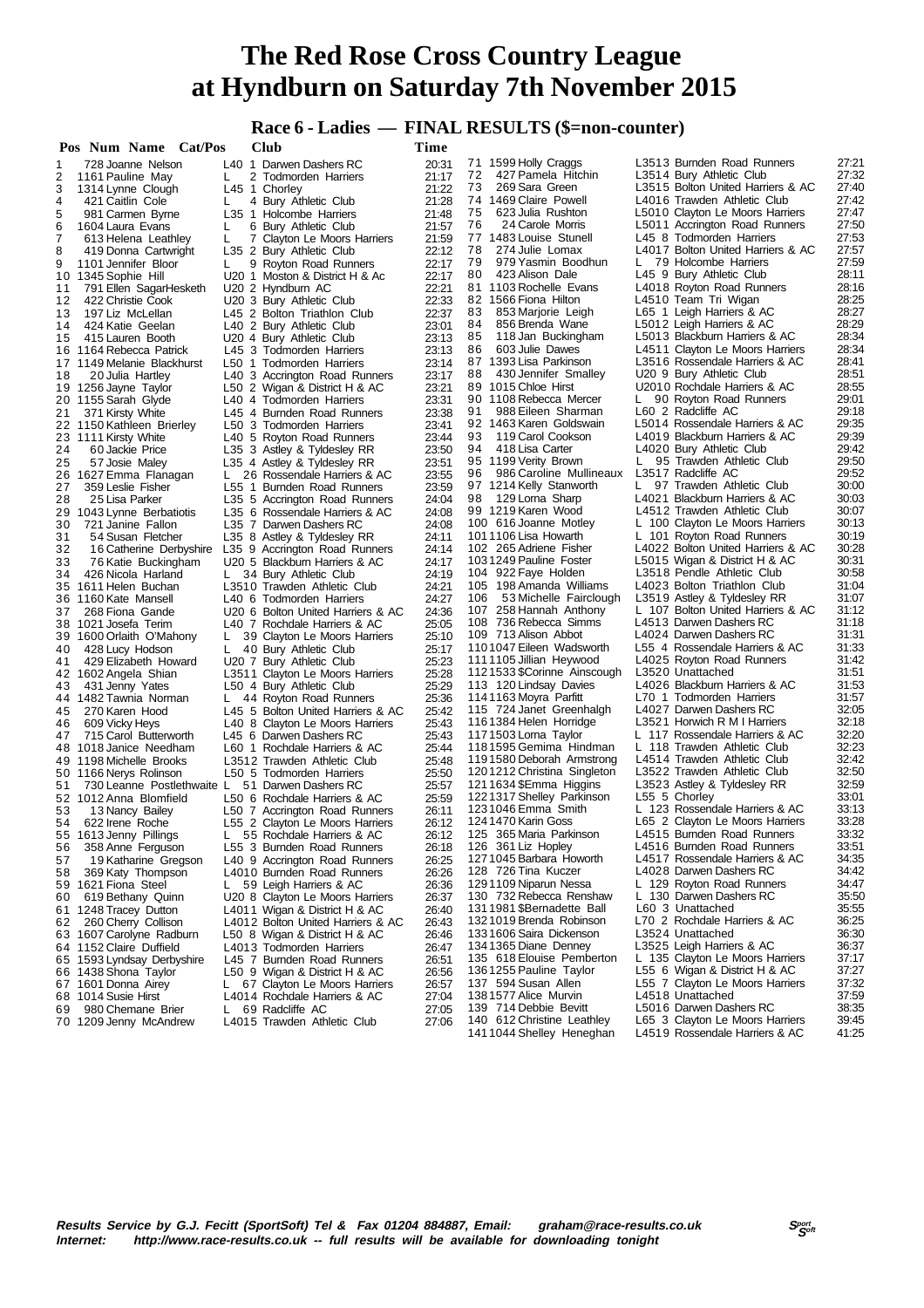#### **Race 6 - Ladies — TEAM RESULTS NOTE: Unattached and non-counters are DELETED before teams are calculated**

| 1 Bury Athletic Club           | $18 -$  | 4 Caitlin Cole              | 6 Laura Evans        | 8 Donna Cartwright      |
|--------------------------------|---------|-----------------------------|----------------------|-------------------------|
| 2 Todmorden Harriers           | $35 -$  | 2 Pauline Mav               | 16 Rebecca Patrick   | 17 Melanie Blackhurst   |
| 3 Royton Road Runners          |         | $76 - 9$ Jennifer Bloor     | 23 Kirsty White      | 44 Tawnia Norman        |
| 4 Accrington Road Runners      |         | $78 - 18$ Julia Hartlev     | 28 Lisa Parker       | 32 Catherine Derbyshire |
| 5 Darwen Dashers RC            | $78 -$  | 1 Joanne Nelson             | 30 Janine Fallon     | 47 Carol Butterworth    |
| 6 Astley & Tyldesley RR        |         | 80 - 24 Jackie Price        | 25 Josie Maley       | 31 Susan Fletcher       |
| 7 Clayton Le Moors Harriers    |         | 88 - 7 Helena Leathley      | 39 Orlaith O'Mahony  | 42 Angela Shian         |
| 8 Burnden Road Runners         |         | 104 - 21 Kirsty White       | 27 Leslie Fisher     | 56 Anne Ferguson        |
| 9 Rochdale Harriers & AC       |         | 138 — 38 Josefa Terim       | 48 Janice Needham    | 52 Anna Blomfield       |
| 10 Rossendale Harriers & AC    |         | 142 - 26 Emma Flanagan      | 29 Lynne Berbatiotis | 87 Lisa Parkinson       |
| 11 Wigan & District H & AC     |         | $143 - 19$ Jayne Taylor     | 61 Tracey Dutton     | 63 Carolyne Radburn     |
| 12 Bolton United Harriers & AC |         | $144 - 37$ Fiona Gande      | 45 Karen Hood        | 62 Cherry Collison      |
| 13 Trawden Athletic Club       |         | $154 - 35$ Helen Buchan     | 49 Michelle Brooks   | 70 Jenny McAndrew       |
| 14 Blackburn Harriers & AC     |         | $211 - 33$ Katie Buckingham | 85 Jan Buckingham    | 93 Carol Cookson        |
| 15 Leigh Harriers & AC         |         | $226 - 59$ Fiona Steel      | 83 Marjorie Leigh    | 84 Brenda Wane          |
| 16 Radcliffe AC                | $256 -$ | 69 Chemane Brier            | 91 Eileen Sharman    | 96 Caroline Mullineaux  |

#### **Race 6 - Ladies (Vets) — FINAL RESULTS (\$=non-counter)**

#### **Pos Num Name Cat/Pos Club Time** 1 728 Joanne Nelson L40 1 Darwen Dashers RC 20:31<br>2 1314 Lynne Clough L45 1 Chorley 21:22 2 1314 Lynne Clough L45 1 Chorley 21:22<br>3 981 Carmen Byrne L35 1 Holcombe Harriers 21:48 1 Holcombe Harriers 21:48<br>2 Bury Athletic Club 22:12<br>2 Bolton Triathlon Club 22:37 4 419 Donna Cartwright L35 2 Bury Athletic Club 22:12 5 197 Liz McLellan L45 2 Bolton Triathlon Club 22:37 6 424 Katie Geelan L40 2 Bury Athletic Club 23:01 7 1164 Rebecca Patrick L45 3 Todmorden Harriers 23:13 8 1149 Melanie Blackhurst L50 1 Todmorden Harriers 23:14 9 20 Julia Hartley L40 3 Accrington Road Runners 23:17<br>10 1256 Jayne Taylor L50 2 Wigan & District H & AC 23:21 10 1256 Jayne Taylor L50 2 Wigan & District H & AC 23:21 11 1155 Sarah Glyde L40 4 Todmorden Harriers 23:31 12 371 Kirsty White L45 4 Burnden Road Runners<br>13 1150 Kathleen Brierley 150 3 Todmorden Harriers 13 1150 Kathleen Brierley L50 3 Todmorden Harriers 23:41 14 1111 Kirsty White L40 5 Royton Road Runners<br>15 60 Jackie Price L35 3 Astley & Tyldesley RR 23:50 15 60 3 Astley & Tyldesley RR 23:50<br>4 Astley & Tyldesley RR 23:51 16 57 Josie Maley L35 4 Astley & Tyldesley RR 23:51 17 359 Leslie Fisher L55 1 Burnden Road Runners 23:59 L35 5 Accrington Road Runners 19 1043 Lynne Berbatiotis L35 6 Rossendale Harriers & AC 24:08 20 721 Janine Fallon L35 7 Darwen Dashers RC 24:08 21 54 Susan Fletcher L35 8 Astley & Tyldesley RR 24:11 22 16 Catherine Derbyshire L35 9 Accrington Road Runners 24:14<br>23 1611 Helen Buchan L3510 Trawden Athletic Club 24:21 23 1611 Helen Buchan L3510 Trawden Athletic Club 24:21<br>24 1160 Kate Mansell L40 6 Todmorden Harriers 24:27 140 6 Todmorden Harriers 25 1021 Josefa Terim L40 7 Rochdale Harriers & AC 25:05 26 1602 Angela Shian L3511 Clayton Le Moors Harriers 25:28 27 431 Jenny Yates L50 4 Bury Athletic Club 25:29<br>28 270 Karen Hood L45 5 Bolton United Harriers & AC 25:42 28 270 Karen Hood L45 5 Bolton United Harriers & AC 25:42 29 609 Vicky Heys L40 8 Clayton Le Moors Harriers 25:43<br>30 715 Carol Butterworth L45 6 Darwen Dashers RC 25:43 L45 6 Darwen Dashers RC 31 1018 Janice Needham L60 1 Rochdale Harriers & AC 25:44 32 1198 Michelle Brooks L3512 Trawden Athletic Club 25:48 33 1166 Nerys Rolinson L50 5 Todmorden Harriers 25:50 34 1012 Anna Blomfield L50 6 Rochdale Harriers & AC 25:59 35 13 Nancy Bailey L50 7 Accrington Road Runners 26:11 36 622 Irene Roche L55 2 Clayton Le Moors Harriers 26:12 358 Anne Ferguson L55 3 Burnden Road Runners<br>19 Katharine Gregson LL40 9 Accrington Road Runne 38 19 Katharine Gregson L40 9 Accrington Road Runners 26:25 39 369 Katy Thompson L4010 Burnden Road Runners 26:26 40 1248 Tracey Dutton L4011 Wigan & District H & AC 26:40<br>41 260 Cherry Collison L4012 Bolton United Harriers & AC 26:43 41 260 Cherry Collison L4012 Bolton United Harriers & AC 26:43<br>42 1607 Carolyne Radburn L50 8 Wigan & District H & AC 26:46 1607 Carolyne Radburn L50 8 Wigan & District H & AC 26:46<br>1152 Claire Duffield L4013 Todmorden Harriers 26:47 43 1152 Claire Duffield L4013 Todmorden Harriers 26:47<br>44 1593 I vndsav Derbyshire L45 7 Burnden Road Runners 26:51 1593 Lyndsay Derbyshire<br>1438 Shona Tavlor 45 1438 Shona Taylor L50 9 Wigan & District H & AC 26:56 46 1014 Susie Hirst L4014 Rochdale Harriers & AC 27:04<br>47 1209 Jenny McAndrew L4015 Trawden Athletic Club 27:06 47 1209 Jenny McAndrew L4015 Trawden Athletic Club 27:06<br>48 1599 Holly Craggs L3513 Burnden Road Runners 27:21 599 Holly Craggs L3513 Burnden Road Runners<br>427 Pamela Hitchin L3514 Bury Athletic Club 49 427 Pamela Hitchin L3514 Bury Athletic Club 27:32<br>50 269 Sara Green 13515 Bolton United Harriers & AC 27:40 50 269 Sara Green L3515 Bolton United Harriers & AC 27:40 L4016 Trawden Athletic Club 52 623 Julia Rushton L5010 Clayton Le Moors Harriers 27:47 53 24 Carole Morris L5011 Accrington Road Runners 27:50 L45 8 Todmorden Harriers 55 274 Julie Lomax L4017 Bolton United Harriers & AC 27:57 56 423 Alison Dale L45 9 Bury Athletic Club 28:11<br>57 1103 Rochelle Evans L4018 Royton Road Runners 28:16 57 1103 Rochelle Evans L4018 Royton Road Runners 28:16 58 1566 Fiona Hilton L4510 Team Tri Wigan 28:25 59 853 Marjorie Leigh L65 1 Leigh Harriers & AC 28:27 E6012 Leigh Harriers & AC 28:29<br>L5013 Blackburn Harriers & AC 28:34 61 118 Jan Buckingham L5013 Blackburn Harriers & AC 28:34 62 603 Julie Dawes L4511 Clayton Le Moors Harriers 28:34 63 1393 Lisa Parkinson L3516 Rossendale Harriers & AC 28:41 64 988 Eileen Sharman L60 2 Radcliffe AC 29:18 65 1463 Karen Goldswain L5014 Rossendale Harriers & AC 29:35 L4019 Blackburn Harriers & AC 67 418 Lisa Carter L4020 Bury Athletic Club 29:42 68 986 Caroline Mullineaux L3517 Radcliffe AC 29:52 69 129 Lorna Sharp L4021 Blackburn Harriers & AC 30:03 70 1219 Karen Wood L4512 Trawden Athletic Club 30:07 71 265 Adriene Fisher L4022 Bolton United Harriers & AC 30:28 72 1249 Pauline Foster L5015 Wigan & District H & AC 30:31 73 922 Faye Holden L3518 Pendle Athletic Club 30:58 74 198 Amanda Williams L4023 Bolton Triathlon Club 31:04 75 53 Michelle Fairclough L3519 Astley & Tyldesley RR 31:07 76 736 Rebecca Simms L4513 Darwen Dashers RC 31:18 77 713 Alison Abbot L4024 Darwen Dashers RC 31:31<br>78 1047 Eileen Wadsworth L55 4 Rossendale Harriers & AC 31:33 78 1047 Eileen Wadsworth L55 4 Rossendale Harriers & AC 31:33 79 1105 Jillian Heywood L4025 Royton Road Runners 31:42 80 1533 \$Corinne Ainscough L3520 Unattached 31:51<br>120 Lindsay Davies L4026 Blackburn Harriers & AC 31:53 81 120 Lindsay Davies L4026 Blackburn Harriers & AC<br>82 1163 Movra Parfitt 170 1 Todmorden Harriers 82 1163 Moyra Parfitt L70 1 Todmorden Harriers 31:57<br>83 724 Janet Greenhalgh L4027 Darwen Dashers RC 32:05 83 724 Janet Greenhalgh L4027 Darwen Dashers RC 32:05<br>84 1384 Helen Horridge L3521 Horwich R M I Harriers 32:18 1384 Helen Horridge L3521 Horwich R M I Harriers<br>1580 Deborah Armstrong L4514 Trawden Athletic Club 85 1580 Deborah Armstrong L4514 Trawden Athletic Club 32:42 86 1212 Christina Singleton L3522 Trawden Athletic Club 32:50<br>87 1634 SEmma Higgins L3523 Astley & Tyldesley RR 32:59 1634 \$Emma Higgins L3523 Astley & Tyldesley RR 32:59<br>1317 Shelley Parkinson L55 5 Chorley 33:01<br>1470 Karin Goss L65 2 Clayton Le Moors Harriers 33:28 88 1317 Shelley Parkinson L55 5 Chorley 33:01 89 1470 Karin Goss L65 2 Clayton Le Moors Harriers 33:28 90 365 Maria Parkinson L4515 Burnden Road Runners 33:32 91 361 Liz Hopley L4516 Burnden Road Runners 33:51<br>92 1045 Barbara Howorth L4517 Rossendale Harriers & AC 34:35 92 1045 Barbara Howorth L4517 Rossendale Harriers & AC 34:35 14028 Darwen Dashers RC 94 1981 \$Bernadette Ball L60 3 Unattached 35:55<br>95 1019 Brenda Robinson L70 2 Rochdale Harriers & AC 36:25 95 1019 Brenda Robinson L70 2 Rochdale Harriers & AC 36:25 96 1606 Saira Dickenson L3524 Unattached 36:30<br>97 1365 Diane Denney L3525 Leigh Harriers & AC 36:37 97 1365 Diane Denney L3525 Leigh Harriers & AC 36:37<br>98 1255 Pauline Taylor L55 6 Wigan & District H & AC 37:27 98 1255 Pauline Taylor L55 6 Wigan & District H & AC 37:27 L55 7 Clayton Le Moors Harriers 1001577 Alice Murvin L4518 Unattached 37:59<br>101 714 Debbie Bevitt L5016 Darwen Dashers RC 38:35 101 714 Debbie Bevitt L5016 Darwen Dashers RC 38:35 102 612 Christine Leathley<br>
102 612 Christine Leathley L65 3 Clayton Le Moors Harriers<br>
103 1044 Shelley Heneghan L4519 Rossendale Harriers & AC L4519 Rossendale Harriers & AC 41:25  **Race 6 - Ladies (Vets) — TEAM RESULTS**

#### **NOTE: Unattached and non-counters are DELETED before teams are calculated**

1 Todmorden Harriers 26 — 7 Rebecca Patrick 8 Melanie Blackhurst 11 Sarah Glyde<br>
2 Bury Athletic Club 37 — 4 Donna Cartwright 6 Katie Geelan 27 Jenny Yates<br>
3 Accrington Road Runners 49 — 9 Julia Hartley 18 Lisa Parker 22 27 - 4 Donna Cartwright 6 Katie Geela<br>
27 - 4 Donna Cartwright 6 Katie Geela<br>
29 - 9 Julia Hartley 18 Lisa Parker 3 Accrington Road Runners 49 - 9 Julia Hartley 18 Lisa Parker 22 Catherine Derbyshire 19 - 1 Joanne Nelson 20 Janine Fallon 30 Carol Butterworth 4 Darwen Dashers RC 51 - 1 Joanne Nelson 20 Janine Fallon 30 Carol Butterworth 5 Astley & Tyldesley RR 52 - 15 Jackie Price 16 Josie Maley 21 Susan Fletcher 5 Astley & Tyldesley RR 52 - 15 Jackie Price 16 Josie Maley 21 Susan Fletcher<br>6 Burnden Road Runners 66 - 12 Kirsty White 17 Leslie Fisher 37 Anne Ferguson Eurnden Road Runners **66** 12 Kirsty White 17 Leslie Fisher 37 Anne Ferguson<br>Rochdale Harriers & AC 90 - 25 Josefa Terim 31 Janice Needham 34 Anna Blomfield 7 Rochdale Harriers & AC 90 — 25 Josefa Terim 31 Janice Needham 34 Anna Blomfield 8 Clayton Le Moors Harriers 91 — 26 Angela Shian 29 Vicky Heys 36 Irene Roche Clayton Le Moors Harriers 91 — 26 Angela Shian 29 Vicky Heys 36 Irene Roche<br>
192 — 10 Jayne Taylor 40 Tracey Dutton 42 Carolyne Radburn<br>
192 — 23 Helen Buchan 32 Michelle Brooks 47 Jenny McAndrew 9 Wigan & District H & AC 92 — 10 Jayne Taylor 40 Tracey Dutton 42 Carolyne Radburn 10 Trawden Athletic Club 102 — 23 Helen Buchan 32 Michelle Brooks 47 Jenny McAndrew 11 Bolton United Harriers & AC 119 - 28 Karen Hood 41 Cherry Collison 50 Sara Green<br>12 Rossendale Harriers & AC 147 - 19 Lynne Berbatiotis 63 Lisa Parkinson 65 Karen Goldswain 12 Rossendale Harriers & AC 147 — 19 Lynne Berbatiotis 63 Lisa Parkinson 65 Karen Goldswa<br>13 Royton Road Runners 150 — 14 Kirsty White 57 Rochelle Evans 79 Jillian Heywood 13 Royton Road Runners 150 — 14 Kirsty White 57 Rochelle Evans 79 Jillian Heywood 14 Blackburn Harriers & AC 196 — 61 Jan Buckingham 66 Carol Cookson 69 Lorna Sharp 14 Blackburn Harriers & AC 15 Leigh Harriers & AC 212 — 59 Marjorie Leigh 60 Brenda Wane 93 Diane Denney

**Results Service by G.J. Fecitt (SportSoft) Tel & Fax 01204 884887, Email: graham@race-results.co.uk Sport as Sport by General and the control of the sport of the sport of the control of the control of the control of the c** http://www.race-results.co.uk -- full results will be available for downloading tonight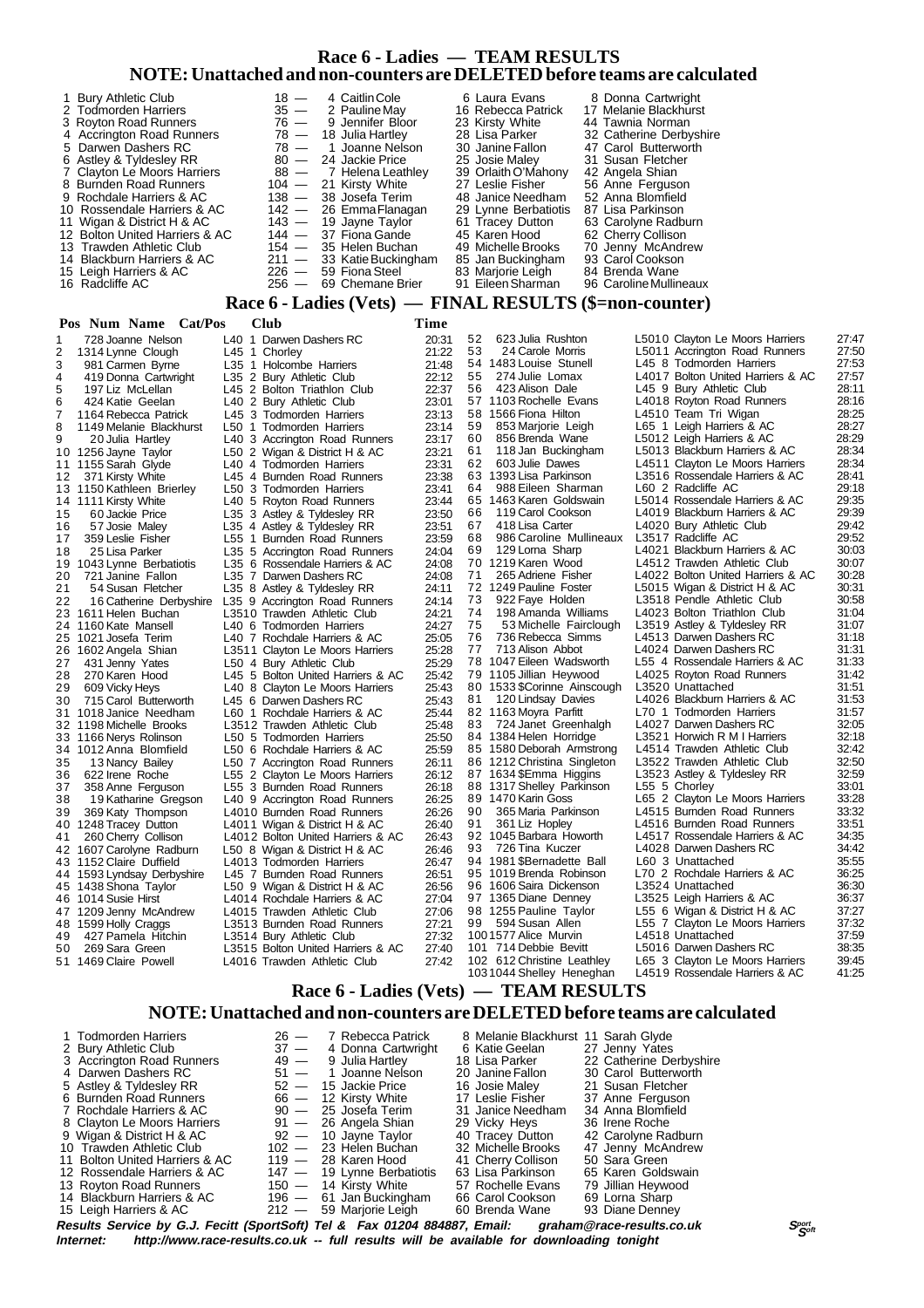# **Senior — FINAL RESULTS (\$=non-counter)**

|    | Pos Num Name Cat/Pos        |                       |  | Club                              | Time           |     |                                                  |                                                                |       |
|----|-----------------------------|-----------------------|--|-----------------------------------|----------------|-----|--------------------------------------------------|----------------------------------------------------------------|-------|
| 1  |                             | 218 Tom Carson        |  | Bolton United Harriers & AC       | 37:38          | 86  | 706 Simon Taylor                                 | Darwen Dashers RC                                              | 46:42 |
| 2  | 839 Dave Smith              |                       |  | Leigh Harriers & AC               | 37:49          | 87  | 412 Les Smalley                                  | V5010 Bury Athletic Club                                       | 46:50 |
| 3  | 1542 Danny Collinge         |                       |  | Burnley AC                        | 37:59          |     | 88 1323 Bill Beckett                             | V5011 Chorley                                                  | 46:55 |
| 4  |                             | 227 Tommy Harrison    |  | Bolton United Harriers & AC       | 38:22          |     | 89 1146 Darren Tweed                             | <b>Todmorden Harriers</b>                                      | 47:00 |
| 5  | 100 Joe Monk                |                       |  | U20 1 Blackburn Harriers & AC     | 38:24          |     | 90 1639 Dave Biddulph                            | V4514 Chorley                                                  | 47:11 |
| 6  |                             | 560 Jordan McDonald   |  | U20 2 Clayton Le Moors Harriers   | 38:26          | 91  | 406 Stuart Hodgkinson                            | V4515 Bury Athletic Club                                       | 47:15 |
| 7  |                             | 836 Callum McCormick  |  | U20 3 Leigh Harriers & AC         | 38:26          | 92  | 374 Ryan Bradshaw                                | Burnley AC                                                     | 47:16 |
| 8  | 1641 \$Chris Singleton      |                       |  | <b>Barlick Fell Runners</b>       | 38:33          | 93  | 241 Chris Pickford                               | V4021 Bolton United Harriers & AC                              | 47:33 |
| 9  |                             | 234 Jonothan Kay      |  | Bolton United Harriers & AC       | 38:35          |     | 94 1138 Michael Harper                           | V4516 Todmorden Harriers                                       | 47:40 |
| 10 |                             | 395 Benjamin Coop     |  | Bury Athletic Club                | 38:42          | 95  | 533 Gareth Berry                                 | Clayton Le Moors Harriers                                      | 47:42 |
|    |                             |                       |  | V50 1 Barlick Fell Runners        | 38:57          |     | 96 1628 Jason Keast                              | V4517 Royton Road Runners                                      | 47:42 |
|    | 11 1631 \$Christopher Smale |                       |  |                                   |                | 97  | 48 Mark Riches                                   | V5012 Astley & Tyldesley RR                                    | 47:48 |
| 13 | 12 1642 \$Mark Harley       |                       |  | <b>Barlick Fell Runners</b>       | 39:05<br>39:11 |     | 98 1939 \$David Morgan                           | V5013 Unattached                                               | 47:53 |
|    |                             | 397 David Cullen      |  | Bury Athletic Club                |                | 99  | 403 Robert Granby                                | U2010 Bury Athletic Club                                       | 47:57 |
| 14 |                             | 72 Thomas Blaney      |  | Blackburn Harriers & AC           | 39:13          |     | 1001493 Peter Hunter                             | Radcliffe AC                                                   | 47:59 |
|    | 15 1148 Andrew Wrench       |                       |  | V50 2 Todmorden Harriers          | 39:19          |     | 1011186 James Osborne                            | Trawden Athletic Club                                          | 48:01 |
| 16 |                             | 84 Christopher Davies |  | Blackburn Harriers & AC           | 39:24          |     |                                                  | V5014 Royton Road Runners                                      | 48:02 |
| 17 |                             | 238 Phil Marsden      |  | Bolton United Harriers & AC       | 39:26          |     | 1021075 David Emanuel<br>103 355 Lee White       |                                                                | 48:06 |
| 18 | 1971 \$Adam Stokes          |                       |  | Taunton AC                        | 39:29          |     |                                                  | V4022 Burnden Road Runners                                     |       |
| 19 |                             | 237 John Knowles      |  | V40 1 Bolton United Harriers & AC | 39:35          |     | 104 676 Jonathan Bromilow                        | Darwen Dashers RC                                              | 48:11 |
|    | 20 1689 Richard Smith       |                       |  | Leigh Harriers & AC               | 39:59          |     | 105 544 Michael Clarke                           | V4023 Clayton Le Moors Harriers                                | 48:22 |
| 21 |                             | 251 Declan Toomey     |  | U20 4 Bolton United Harriers & AC | 40:08          | 106 | 83 John Cookson                                  | V4024 Blackburn Harriers & AC                                  | 48:28 |
| 22 |                             | 96 Shaun Livesey      |  | V40 2 Blackburn Harriers & AC     | 40:14          |     | 1071508 Dave Kershaw                             | V55 5 Chorley                                                  | 48:33 |
|    | 23 1116 Nick Barber         |                       |  | V40 3 Todmorden Harriers          | 40:17          |     | 1081640 Fraser Snape                             | V4518 Trawden Athletic Club                                    | 48:37 |
| 24 | 396 Tony Cullen             |                       |  | V40 4 Bury Athletic Club          | 40:27          |     | 109 702 Jonathan Stubbs                          | V5015 Darwen Dashers RC                                        | 48:39 |
| 25 |                             | 32 Tim Campbell       |  | V40 5 Astley & Tyldesley RR       | 40:39          |     | 110 701 Stuart Smith                             | Darwen Dashers RC                                              | 48:42 |
| 26 |                             | 842 Phillip Williams  |  | Leigh Harriers & AC               | 40:44          |     | 111 249 Howard Taylor                            | Bolton United Harriers & AC                                    | 48:55 |
|    | 27 1128 Dwane Dixon         |                       |  | V40 6 Todmorden Harriers          | 40:45          |     | 112 379 John Linaker                             | V4519 Burnley AC                                               | 49:03 |
| 28 |                             | 538 Tom Brewster      |  | Clayton Le Moors Harriers         | 40:50          |     | 113 192 Bradley Thornton                         | Bolton Triathlon Club                                          | 49:19 |
| 29 |                             | 221 Simon Dally       |  | V45 1 Bolton United Harriers & AC | 41:02          |     | 114 171 Marco Maggio                             | U2011 Blackburn Harriers & AC                                  | 49:22 |
|    | 30 1120 Graeme Brown        |                       |  | <b>Todmorden Harriers</b>         | 41:27          |     | 115 179 Steve Buck                               | V5016 Bolton Triathlon Club                                    | 49:27 |
|    | 31 1172 Nick Gaskell        |                       |  | V40 7 Trawden Athletic Club       | 41:32          |     | 1161619 Andrew Clough                            | V5017 Chorley                                                  | 49:28 |
|    | 32 1666 George Pier         |                       |  | U20 5 Clayton Le Moors Harriers   | 41:40          |     | 117 974 Ian West                                 | V5018 Radcliffe AC                                             | 49:28 |
| 33 |                             | 405 Benn Heywood      |  | U20 6 Bury Athletic Club          | 41:42          |     | 1181474 Craig Greenough                          | V4520 Blackburn Harriers & AC                                  | 49:32 |
| 34 | 693 Derek Reilly            |                       |  | V45 2 Darwen Dashers RC           | 41:48          |     | 1191522 Mick McGeown                             | V55 6 Chorley                                                  | 49:46 |
| 35 |                             | 586 Richard Stevenson |  | V40 8 Clayton Le Moors Harriers   | 42:02          |     | 120 683 Paul Eyres                               | Darwen Dashers RC                                              | 49:54 |
| 36 |                             | 552 Carl Helliwell    |  | V40 9 Clayton Le Moors Harriers   | 42:04          |     | 121 899 John Hudson                              | V65 1 Oldham & Royton H & AC                                   | 49:57 |
|    | 37 1189 Dave Potter         |                       |  | V4010 Trawden Athletic Club       | 42:06          | 122 | 46 Scott Priestley                               | Astley & Tyldesley RR                                          | 49:59 |
|    | 38 1145 Robin Tuddinham     |                       |  | V45 3 Todmorden Harriers          | 42:10          |     | 123 414 Harry Stainton                           | U2012 Bury Athletic Club                                       | 50:01 |
| 39 |                             | 675 Paul Brindle      |  | V4011 Darwen Dashers RC           | 42:19          |     | 1241086 Bryan Lawton                             | V4521 Royton Road Runners                                      | 50:01 |
| 40 |                             | 746 CEssex-Crosby     |  | Horwich R M I Harriers            | 42:23          | 125 | 1 Andrew Bush                                    | V4522 Accrington Road Runners                                  | 50:08 |
| 41 |                             | 248 Mark Swannell     |  | V4012 Bolton United Harriers & AC | 42:27          |     | 126 392 Jack Brown                               | U2013 Bury Athletic Club                                       | 50:16 |
| 42 |                             | 337 Glen Kenyon       |  | Burnden Road Runners              | 42:32          |     | 127 832 Andrew Howarth                           | V4523 Leigh Harriers & AC                                      | 50:29 |
| 43 |                             | 565 David Motley      |  | Clayton Le Moors Harriers         | 42:37          | 128 | 30 James Bentall                                 | Astley & Tyldesley RR                                          | 50:50 |
|    | 44 1587 Connor Richardson   |                       |  | U20 7 Rossendale Harriers & AC    | 42:40          |     | 1291338 Paul Wareing                             | V5019 Chorley                                                  | 50:59 |
|    | 45 1087 Daniel McManus      |                       |  | Royton Road Runners               | 42:40          |     | 130 339 Christophe Menand                        | V4524 Burnden Road Runners                                     | 51:00 |
| 46 | 242 Chris Povey             |                       |  | V4013 Bolton United Harriers & AC | 42:49          |     | 131 699 Lee Smalley                              | Darwen Dashers RC                                              | 51:01 |
|    | 47 1126 Ben Crowther        |                       |  | V4014 Todmorden Harriers          | 42:56          |     | 1321006 Kristian Robinson                        | V4525 Rochdale Harriers & AC                                   | 51:11 |
| 48 |                             | 7 Graham Morris       |  | V50 3 Accrington Road Runners     | 43:00          |     | 133 181 Lee Gerrard                              | Bolton Triathlon Club                                          | 51:20 |
| 49 |                             | 69 Chris Balderson    |  | V50 4 Blackburn Harriers & AC     | 43:02          |     | 1341000 John Mayall                              | V5020 Rochdale Harriers & AC                                   | 51:21 |
| 50 | 711 Mark Walsh              |                       |  | V45 4 Darwen Dashers RC           | 43:07          |     | 1351177 Dean Haydock                             | Trawden Athletic Club                                          | 51:28 |
|    | 51 1506 Martin Conroy       |                       |  | V45 5 Leigh Harriers & AC         | 43:09          |     | 136 995 Neil Hirst                               | V4526 Rochdale Harriers & AC                                   | 51:43 |
|    | 52 1337 Rob Walsh           |                       |  | V4015 Chorley                     | 43:13          |     | 137 591 John Wilcock                             | V5021 Clayton Le Moors Harriers                                | 51:45 |
|    | 53 1144 Craig Stansfield    |                       |  | V45 6 Todmorden Harriers          | 43:24          |     | 1381089 Carl O'Callaghan                         | V4025 Royton Road Runners                                      | 51:48 |
| 54 |                             | 785 William Moynihan  |  | U20 8 Hyndburn AC                 | 43:25          |     | 1391625 \$Nigel Shepherd                         | V55 7 Wesham Road Runners & Ac                                 | 52:01 |
| 55 |                             | 341 Steve Nolan       |  | V55 1 Burnden Road Runners        | 43:27          |     | 1401132 Simon Galloway                           | V5022 Todmorden Harriers                                       | 52:08 |
| 56 |                             | 530 Mark Aspinal      |  | V55 2 Clayton Le Moors Harriers   | 43:42          |     | 1411560 \$James Bartholomew                      | Unattached                                                     | 52:20 |
|    | 57 1173 lan Greenwood       |                       |  | V50 5 Trawden Athletic Club       | 43:54          |     | 142 577 Andy Quinn                               | V4026 Clayton Le Moors Harriers                                | 52:33 |
| 58 |                             | 352 William Thomas    |  | V55 3 Burnden Road Runners        | 43:59          |     | 143 184 Ian Hodkinson                            | V5023 Bolton Triathlon Club                                    | 52:33 |
|    | 59 1637 Chris Lane          |                       |  | V45 7 Chorley                     | 44:05          |     | 144 244 Eric Rannicar                            | V65 2 Bolton United Harriers & AC                              | 52:35 |
|    | 60 1091 Shane Reading       |                       |  | V4016 Royton Road Runners         | 44:13          |     | 1451944 \$Steve Taylor                           | V55 8 Preston Harriers                                         | 52:41 |
| 61 |                             | 246 Craig Renshaw     |  | Bolton United Harriers & AC       | 44:19          |     | 1461334 Andrew Pilkington                        | V4527 Chorley                                                  | 52:45 |
| 62 | 570 Andrew Orr              |                       |  | V45 8 Clayton Le Moors Harriers   | 44:20          |     | 147 784 David Moynihan                           | V4528 Hyndburn AC                                              | 52:45 |
| 63 | 585 Chris Snell             |                       |  | Clayton Le Moors Harriers         | 44:21          |     | 148 958 Mark Cartwright                          | V4529 Radcliffe AC                                             | 52:47 |
|    | 64 1119 Paul Brannigan      |                       |  | V50 6 Todmorden Harriers          | 44:22          |     | 1491078 Ronnie Garrod                            | V4027 Royton Road Runners                                      | 52:49 |
|    | 65 1635 Andrew Marsden      |                       |  | Oldham & Royton H & AC            | 44:22          |     | 1501511 Joseph Brady                             | V4028 Accrington Road Runners                                  | 53:01 |
|    | 66 1520 Daniel Timperley    |                       |  | Oldham & Royton H & AC            | 44:34          |     | 151 968 Ken Smith                                | V55 9 Radcliffe AC                                             | 53:09 |
| 67 |                             | 898 Nathan Hilditch   |  | U20 9 Oldham & Royton H & AC      | 45:02          |     | 1521451 Adam Wilson                              | Team Tri Wigan                                                 | 53:10 |
| 68 |                             | 90 Allan Hartley      |  | V4017 Blackburn Harriers & AC     | 45:06          |     | 1531322 Steve Baker                              | V5024 Chorley                                                  | 53:14 |
|    | 69 1636 Mark Ellithorn      |                       |  | V50 7 Chorley                     | 45:09          |     | 1541622 Paul Young                               | Rossendale Harriers & AC                                       | 53:17 |
| 70 |                             | 377 Mark Hanson       |  | V4018 Burnley AC                  | 45:13          |     | 1551481 Tony McAndrew                            | Royton Road Runners                                            | 53:21 |
| 71 |                             | 976 Mark Williams     |  | V45 9 Radcliffe AC                | 45:23          |     | 1561626 \$Neil Thompson                          | Accrington Road Runners                                        | 53:27 |
| 72 |                             | 348 Robert Short      |  | Burnden Road Runners              | 45:39          |     | 157 955 John Andrew                              | V4029 Radcliffe AC                                             | 53:30 |
|    | 73 1194 Chris Stanley       |                       |  | V4019 Trawden Athletic Club       | 45:43          |     | 158 553 James Hickie                             | V5510 Clayton Le Moors Harriers                                | 53:37 |
| 74 |                             | 975 Steven White      |  | Holcombe Harriers                 | 45:49          |     | 159 410 Danny Potts                              | Bury Athletic Club                                             | 53:39 |
|    |                             |                       |  |                                   |                |     | 1601236 Kevin Edwards                            | V4530 Wigan & District H & AC                                  | 53:45 |
|    | 75 1617 Alan Dorrington     |                       |  | V4510 Clayton Le Moors Harriers   | 45:56          |     | 1611324 Darren Bowles                            | V4030 Chorley                                                  | 53:48 |
|    | 76 1130 Matthew Flannigan   |                       |  | V4020 Todmorden Harriers          | 46:00          |     | 1621237 Tony Foster                              | V5025 Wigan & District H & AC                                  | 53:52 |
|    | 77 1614 Shaun Spellane      |                       |  | Leigh Harriers & AC               | 46:03          |     | 1631092 Gary Smith                               | V5511 Royton Road Runners                                      | 53:52 |
| 78 |                             | 253 Peter Walker      |  | V4511 Bolton United Harriers & AC | 46:06          |     | 164 413 Colin Smith                              | V5026 Bury Athletic Club                                       | 54:02 |
| 79 | 1233 David Collins          |                       |  | V50 8 Wigan & District H & AC     | 46:08          |     | 165 990 Mark Catherall                           | V60 1 Rochdale Harriers & AC                                   | 54:03 |
| 80 |                             | 391 Giles Bennett     |  | V4512 Bury Athletic Club          | 46:10          |     | 166 189 Andrew Patterson                         | Bolton Triathlon Club                                          | 54:04 |
| 81 | 331 Paul Duke               |                       |  | Burnden Road Runners              | 46:18          |     | 167 548 Stephen Green                            | V60 2 Clayton Le Moors Harriers                                | 54:09 |
| 82 |                             | 350 Marcus Taylor     |  | V4513 Burnden Road Runners        | 46:18          |     |                                                  |                                                                | 54:09 |
| 83 |                             | 408 Mark Johnson      |  | V50 9 Bury Athletic Club          | 46:25          |     | 168 563 David McMullan<br>169 255 Anthony Warham | V4531 Clayton Le Moors Harriers<br>Bolton United Harriers & AC | 54:29 |
| 84 | 1535 Peter Sagar            |                       |  | V55 4 Hyndburn AC                 | 46:26          |     | 170 684 Calvin Ferguson                          | Darwen Dashers RC                                              | 54:34 |
| 85 |                             | 681 Jamie Dowdall     |  | Darwen Dashers RC                 | 46:36          |     |                                                  |                                                                |       |

**Results Service by G.J. Fecitt (SportSoft) Tel & Fax 01204 884887, Email: graham@race-results.co.uk S<sup>port</sup>on S<sup>port</sup>on Constant Constant Constant Constant Constant Constant Constant Constant Constant Property Internet: h** http://www.race-results.co.uk -- full results will be available for downloading tonight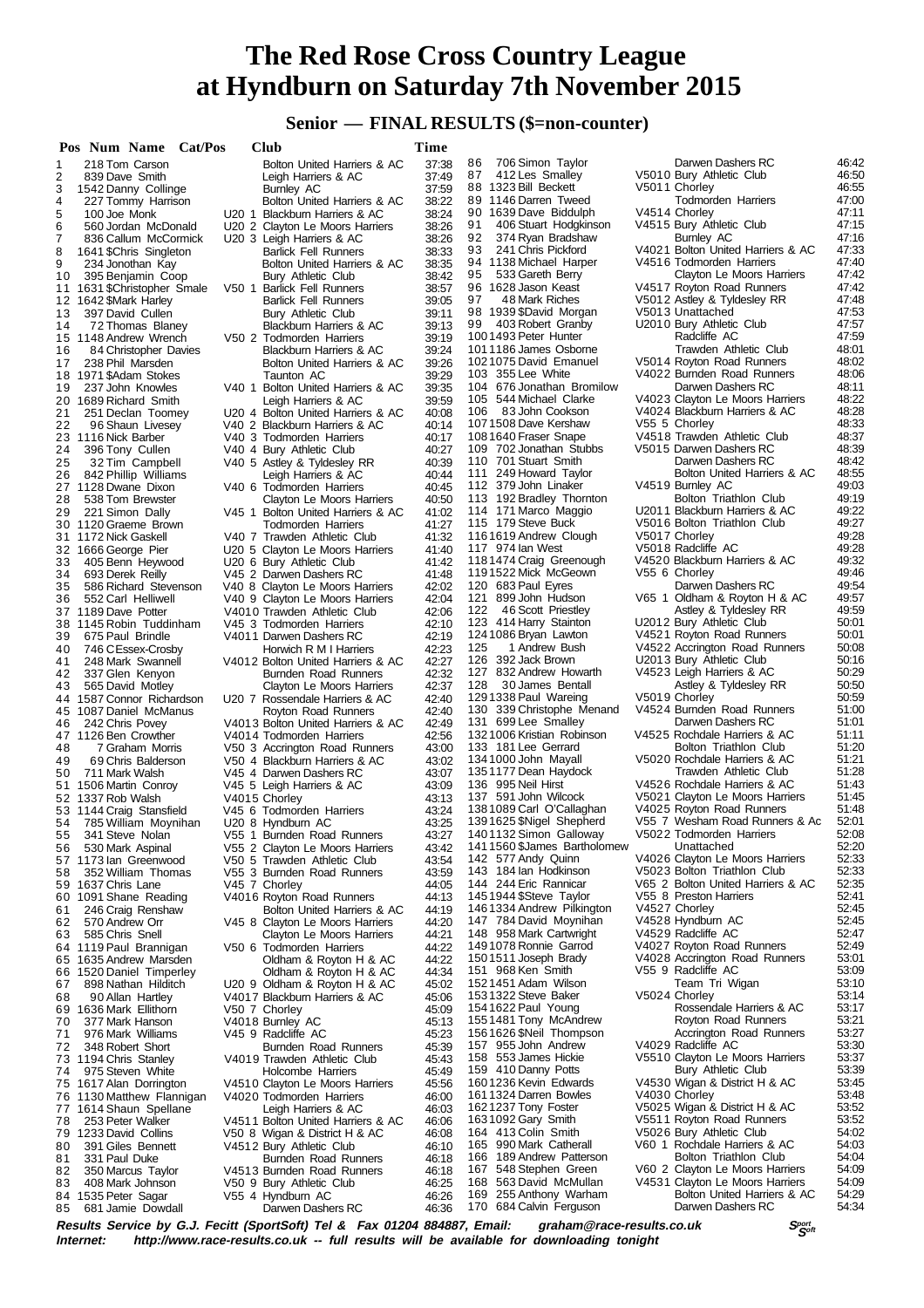| 1711336 Simon Townsend<br>V5027 Chorlev<br>V5512 Trawden Athletic Club<br>1721193 Colin Smith<br>1731605 Martin Quinn<br>Chorley<br>1741644 Craig Nicholls<br>V4032 Darwen Dashers RC<br>175 696 Stuart Ryder<br>176 240 Stuart Parsonson<br>177 340 Don Nichol<br>V60 3 Burnden Road Runners<br>1781623 \$Paul Collins<br>Unattached<br>179 977 Mark Wolfenden<br>V4532 Radcliffe AC<br>180 992 Matthew Cox<br>V5513 Rochdale Harriers & AC<br>181 112 Richard Taylor<br>V5028 Blackburn Harriers & AC<br>182 228 Andrew Hood<br>1831096 Raymond Williams<br>V5029 Rovton Road Runners<br>1841615 Rich Cardwell<br>Chorley<br>V4534 Horwich R M I Harriers<br>1851638 Jason Middleton<br>1861185 Wayne McIntosh<br>1871011 Michael Winstanley<br>V65 3 Rochdale Harriers & AC<br>188 115 Paul Wilkinson<br>V4034 Blackburn Harriers & AC | 54:44<br>54:44<br>55:20<br>V4031 Clayton Le Moors Harriers<br>55:27<br>55:43<br>V4033 Bolton United Harriers & AC<br>55:45<br>55:48<br>55:55<br>56:11<br>56:20<br>56:33<br>V4533 Bolton United Harriers & AC<br>56:46<br>57:03<br>57:24<br>57:41<br>Trawden Athletic Club<br>57:48<br>57:58<br>59:21 | 1891498 Matthew Jones<br>190 993 Ray Dalby<br>191 185 Graham King<br>1921963 SNigel Brady<br>1931335 Carl Prince<br>194 407 Michael Howarth<br>1951082 Simon Howard<br>1961941 \$Greg Martin<br>1971234 Michael Dutton<br>1981004 Phil Roberts<br>199 566 Douglas Munroe<br>2001643 Ron Chappell<br>201 678 Chris Cash<br>202 190 Craig Platt<br>2031633 Philip Thornber<br>2041085 Kevin Kennedy<br>2051526 Edward Murray | Rochdale Harriers & AC<br>V60 4 Rochdale Harriers & AC<br>V4535 Bolton Triathlon Club<br>V4536 Unattached<br>V4035 Chorley<br>V4537 Bury Athletic Club<br>V4538 Rovton Road Runners<br>V4036 Unattached<br>V5514 Wigan & District H & AC<br>V65 4 Rochdale Harriers & AC<br>V65 5 Clayton Le Moors Harriers<br>V65 6 Clayton Le Moors Harriers<br>V5515 Darwen Dashers RC<br>V4037 Bolton Triathlon Club<br>V60 5 Clayton Le Moors Harriers<br>V4539 Royton Road Runners<br>V70 1 Chorley | 1:00:03<br>1:00:13<br>1:00:48<br>1:00:58<br>1:01:40<br>1:02:08<br>1:02:15<br>1:02:30<br>1:05:20<br>1:06:09<br>1:06:20<br>1:08:45<br>1:09:10<br>1:10:04<br>1:12:56<br>1:15:16<br>1:22:10 |
|-------------------------------------------------------------------------------------------------------------------------------------------------------------------------------------------------------------------------------------------------------------------------------------------------------------------------------------------------------------------------------------------------------------------------------------------------------------------------------------------------------------------------------------------------------------------------------------------------------------------------------------------------------------------------------------------------------------------------------------------------------------------------------------------------------------------------------------------|------------------------------------------------------------------------------------------------------------------------------------------------------------------------------------------------------------------------------------------------------------------------------------------------------|----------------------------------------------------------------------------------------------------------------------------------------------------------------------------------------------------------------------------------------------------------------------------------------------------------------------------------------------------------------------------------------------------------------------------|-------------------------------------------------------------------------------------------------------------------------------------------------------------------------------------------------------------------------------------------------------------------------------------------------------------------------------------------------------------------------------------------------------------------------------------------------------------------------------------------|-----------------------------------------------------------------------------------------------------------------------------------------------------------------------------------------|
|-------------------------------------------------------------------------------------------------------------------------------------------------------------------------------------------------------------------------------------------------------------------------------------------------------------------------------------------------------------------------------------------------------------------------------------------------------------------------------------------------------------------------------------------------------------------------------------------------------------------------------------------------------------------------------------------------------------------------------------------------------------------------------------------------------------------------------------------|------------------------------------------------------------------------------------------------------------------------------------------------------------------------------------------------------------------------------------------------------------------------------------------------------|----------------------------------------------------------------------------------------------------------------------------------------------------------------------------------------------------------------------------------------------------------------------------------------------------------------------------------------------------------------------------------------------------------------------------|-------------------------------------------------------------------------------------------------------------------------------------------------------------------------------------------------------------------------------------------------------------------------------------------------------------------------------------------------------------------------------------------------------------------------------------------------------------------------------------------|-----------------------------------------------------------------------------------------------------------------------------------------------------------------------------------------|

# **Senior — TEAM RESULTS**

#### **NOTE: Unattached and non-counters are DELETED before teams are calculated**

| 1 Bolton United Harriers & AC<br>2 Blackburn Harriers & AC | $59 -$<br>$156 -$<br>$5 -$ | <b>TomCarson</b><br>JoeMonk | 4 TommvHamison<br>11 Thomas Blaney | 8 Jonothan Kav<br>13 ChristopherDavies | 14 PhilMarsden<br>18 Shaun Livesey | 15 John Knowles<br>45 ChrisBalderson | 17 DeclanToomev<br>64 Allan Hartlev |
|------------------------------------------------------------|----------------------------|-----------------------------|------------------------------------|----------------------------------------|------------------------------------|--------------------------------------|-------------------------------------|
| 3 Todmorden Harriers                                       | $157 -$<br>12              | AndrewWrench                | 19 NickBarber                      | 23 DwaneDixon                          | 26 GraemeBrown                     | 34 Robin Tuddinham                   | 43 BenCrowther                      |
| 4 Clayton Le Moors Harriers                                | $160 -$<br>6.              | <b>JordanMcDonald</b>       | 24 TomBrewster                     | 28 George Pier                         | 31 RichardStevenson                | 32 CarlHelliwell                     | 39 DavidMotlev                      |
| 5 Leigh Harriers & AC                                      | $167 -$<br>2               | Dave Smith                  | 7 CallumMcCormick                  | 16 Richard Smith                       | 22 Phillip Williams                | 47 Martin Conroy                     | 73 Shaun Spellane                   |
| 6 Bury Athletic Club                                       | $223 -$<br>9               | BeniaminCoop                | 10 DavidCullen                     | 20 TonyCullen                          | 29 BennHevwood                     | 76 GilesBennett                      | 79 MarkJohnson                      |
| 7 Burnden Road Runners                                     | $366 -$<br>-38             | GlenKenvon                  | 51 SteveNolan                      | 54 William Thomas                      | 68 RobertShort                     | 77 PaulDuke                          | 78 MarcusTavlor                     |
| 8 Darwen Dashers RC                                        | $373 -$<br>30              | <b>DerekReilly</b>          | 35 PaulBrindle                     | 46 MarkWalsh                           | 81 Jamie Dowdall                   | 82 Simon Taylor                      | 99 Jonathan Bromilow                |
| 9 Trawden Athletic Club                                    | $381 -$<br>27              | <b>NickGaskell</b>          | 33 DavePotter                      | 53 IanGreenwood                        | 69 Chris Stanley                   | 96 JamesOsbome                       | 103 FraserSnape                     |
| 10 Chorley                                                 | $440 -$<br>48.             | RobWalsh                    | 55 ChrisLane                       | 65 Mark Ellithorn                      | 84 Bill Beckett                    | 86 DaveBiddulph                      | 102 DaveKershaw                     |
| 11 Rovton Road Runners                                     | $538 -$<br>41              | DanielMcManus               | 56 Shane Reading                   | 92 JasonKeast                          | 97 DavidEmanuel                    | 119 BryanLawton                      | 133 CarlO'Callaghan                 |
| 12 Radcliffe AC                                            | $705 -$<br>67              | <b>Mark Williams</b>        | 95 PeterHunter                     | 112 lanWest                            | 140 MarkCartwright                 | 143 KenSmith                         | 148 John Andrew                     |
| 13 Bolton Triathlon Club                                   | $820 -$<br>108             | <b>Bradley Thornton</b>     | 110 SteveBuck                      | 128 LeeGerrard                         | 136 Ian Hodkinson                  | 157 Andrew Patterson                 | 181 Graham King                     |
| 14 Rochdale Harriers & AC                                  | $890 -$<br>127             | Kristian Robinson           | 129 JohnMavall                     | 131 Neil Hirst                         | 156 MarkCatherall                  | 170 MatthewCox                       | 177 Michael Winstanley              |

# **Senior (Vets) — TEAM RESULTS NOTE: Unattached and non-counters are DELETED before teams are calculated**

| 1 Todmorden Harriers          |      | 26 — 1 Andrew Wrench       | 4 Nick Barber      | 7 Dwane Dixon      | 14 Robin Tuddinham |
|-------------------------------|------|----------------------------|--------------------|--------------------|--------------------|
| 2 Bolton United Harriers & AC |      | $43 - 2$ John Knowles      | 8 Simon Dally      | 16 Mark Swannell   | 17 Chris Povey     |
| 3 Clayton Le Moors Harriers   |      | 80 - 11 Richard Stevenson  | 12 Carl Helliwell  | 26 Mark Aspinal    | 31 Andrew Orr      |
| 4 Trawden Athletic Club       | 86 — | 9 Nick Gaskell             | 13 Dave Potter     | 27 Ian Greenwood   | 37 Chris Stanley   |
| 5 Darwen Dashers RC           |      | 106 - 10 Derek Reilly      | 15 Paul Brindle    | 21 Mark Walsh      | 60 Jonathan Stubbs |
| 6 Blackburn Harriers & AC     |      | $113 - 3$ Shaun Livesey    | 20 Chris Balderson | 33 Allan Hartley   | 57 John Cookson    |
| 7 Chorley                     |      | $133 - 23$ Rob Walsh       | 29 Chris Lane      | 34 Mark Ellithorn  | 47 Bill Beckett    |
| 8 Bury Athletic Club          |      | $137 - 5$ Tony Cullen      | 42 Giles Bennett   | 44 Mark Johnson    | 46 Les Smalley     |
| 9 Burnden Road Runners        |      | $151 - 25$ Steve Nolan     | 28 William Thomas  | 43 Marcus Taylor   | 55 Lee White       |
| 10 Royton Road Runners        |      | $204 - 30$ Shane Reading   | 52 Jason Keast     | 54 David Emanuel   | 68 Bryan Lawton    |
| 11 Radcliffe AC               |      | 271 — 36 Mark Williams     | 64 Ian West        | 84 Mark Cartwright | 87 Ken Smith       |
| 12 Rochdale Harriers & AC     |      | 318 - 73 Kristian Robinson | 74 John Mavall     | 75 Neil Hirst      | 96 Mark Catherall  |
| 13 Wigan & District H & AC    |      | $343 - 41$ David Collins   | 91 Kevin Edwards   | 93 Tony Foster     | 118 Michael Dutton |
| 14 Bolton Triathlon Club      |      | $379 - 62$ Steve Buck      | 80 Ian Hodkinson   | 114 Graham King    | 123 Craig Platt    |
|                               |      |                            |                    |                    |                    |